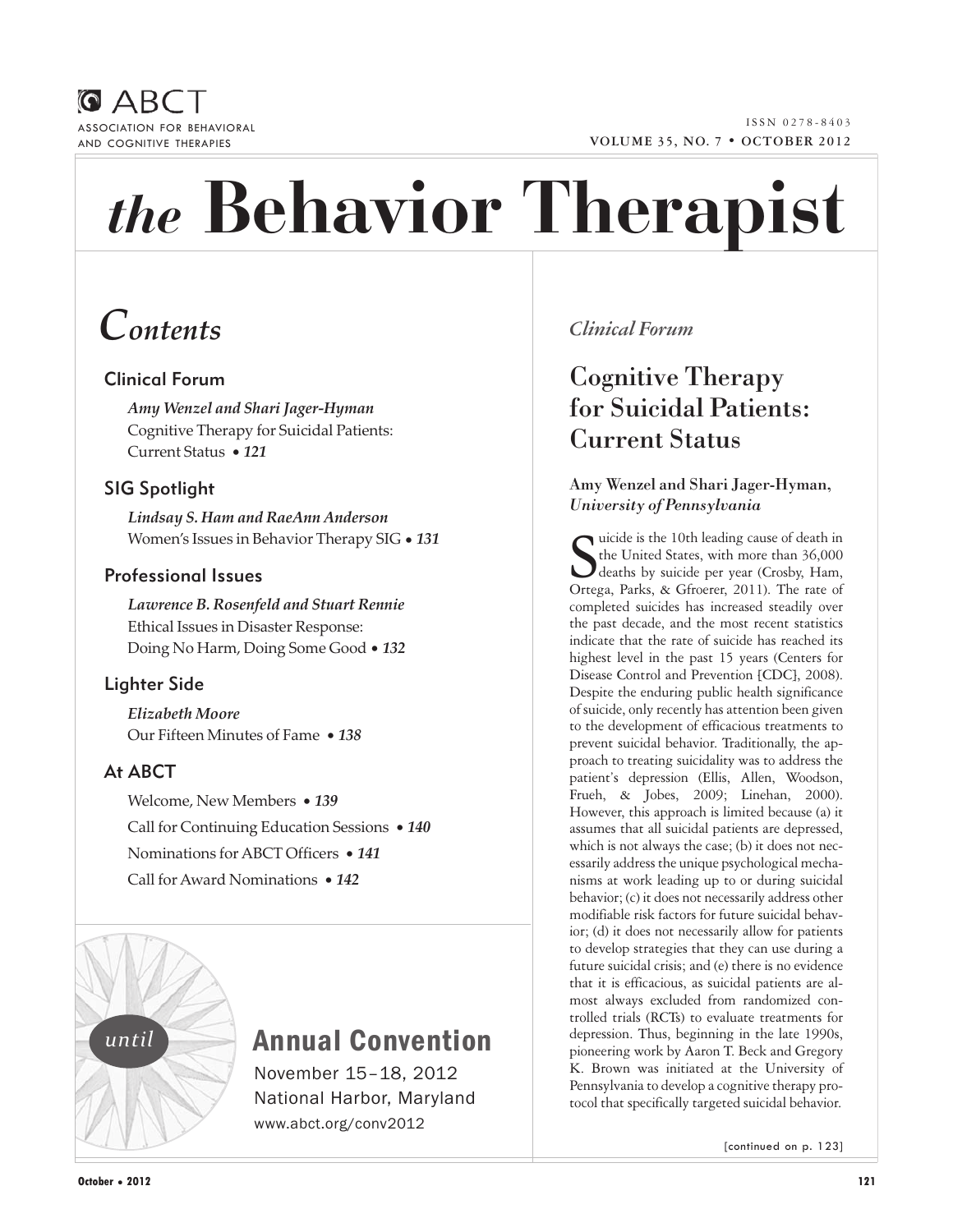## **the Behavior Therapist**

Published by the Association for Behavioral and Cognitive Therapies 305 Seventh Avenue - 16th Floor New York, NY 10001-6008 (212) 647-1890/Fax: (212) 647-1865 www.abct.org

| EDITOR <i>Kathleen Gunthert</i>                           |
|-----------------------------------------------------------|
| Editorial Assistant Melissa Them                          |
| Behavior Assessment Matthew Tull                          |
| Book Reviews C. Alix Timko                                |
| Clinical Forum  Kim Gratz                                 |
| Clinical Dialogues Brian P. Marx                          |
| Clinical Training Update Steven E. Bruce                  |
| Institutional Settings. Dennis Combs                      |
| Lighter Side Elizabeth Moore                              |
| Medical and Health Care<br>Settings <i>Laura E. Dreer</i> |
| News and Notes. Nicholas Forand                           |
| James W. Sturges                                          |
| Susan Wenze                                               |
| Shannon Wiltsey-Stirmane                                  |
| Public Health Issues Giao Tran                            |
| Research-Practice<br>Links. David J. Hansen               |
| Research-Training                                         |
|                                                           |
| Special Interest<br>Groups  Aleta Angelosante             |
| Student Forum  David DiLillo                              |
| Technology Update. Zach Rosenthal                         |

ABCT President . . . . . . . *Robert K. Klepac* Executive Director· · · · · · *Mary Jane Eimer* Director of Education & Meeting Services . . . . . . *Mary Ellen Brown* Director of Communications *David Teisler* Managing Editor . . . . . *Stephanie Schwartz*

Copyright © 2012 by the Association for Behavioral and Cognitive Therapies. All rights reserved. No part of this publication may be reproduced or transmitted in any form, or by any means, electronic or mechanical, including photocopy, recording, or any information storage and retrieval system, without permission in writing from the copyright owner.

Subscription information: *the Behavior Therapist* is published in 8 issues per year. It is provided free to ABCT members. Nonmember subscriptions are available at \$40.00 per year (+\$32.00 airmail postage outside North America).

Change of address: 6 to 8 weeks are required for address changes. Send both old and new addresses to the ABCT office.

ABCT is committed to a policy of equal opportunity in all of its activities, including employment. ABCT does not discriminate on the basis of race, color, creed, religion, national or ethnic origin, sex, sexual orientation, gender identity or expression, age, disability, or veteran status.

All items published in *the Behavior Therapist*, including advertisements, are for the information of our readers, and publication does not imply endorsement by the Association.



*Please take advantage of ABCT's catalogue of psychology course syllabi. This list is constantly growing as ABCT member and allied professional educators generously share syllabi for public posting. If you are interesting in submitting your own syllabi for public posting, please email each file as an attached Word document to jlerner@kean.edu, and include "syllabus submission" in the subject line. Thank you for your contribution to this valuable resource!*

www.abct.org/Professionals/?m=mPro&fa=Syllabi

## INSTRUCTIONS *for* AUTHORS

The Association for Behavioral and Cognitive Therapies publishes *the Behavior Therapist* as a service to its membership. Eight issues are published annually. The purpose is to provide a vehicle for the rapid dissemination of news, recent advances, and innovative applications in behavior therapy.

■ Feature articles that are approximately 16 double-spaced manuscript pages may be submitted.

Brief articles, approximately 6 to 12 double-spaced manuscript pages, are preferred.

Feature articles and brief articles should be accompanied by a 75- to 100-word abstract.

■ Letters to the Editor may be used to respond to articles published in *the Behavior Therapist* or to voice a professional opinion. Letters should be limited to approximately 3 double-spaced manuscript pages.

**Submissions must be accompanied by a Copyright Transfer Form** (a form is printed on p. 35 of the February 2011 issue of *tBT*, or download a form from our website): *submissions will not be reviewed without a copyright transfer form*. Prior to publication authors will be asked to submit a final electronic version of their manuscript. Authors submitting materials to *tBT* do so with the understanding that the copyright of the published materials shall be assigned exclusively to ABCT. Electronic submissions are preferred and should be directed to the editor at **gunthert@american.edu**. Please include the phrase *tBT submission* and the author's last name (e.g., *tBT Submission - Smith et al.*) in the subject line of your email. Include the corresponding author's e-mail address on the cover page of the manuscript attachment. Please also include, as an attachment, the completed copyright transfer document.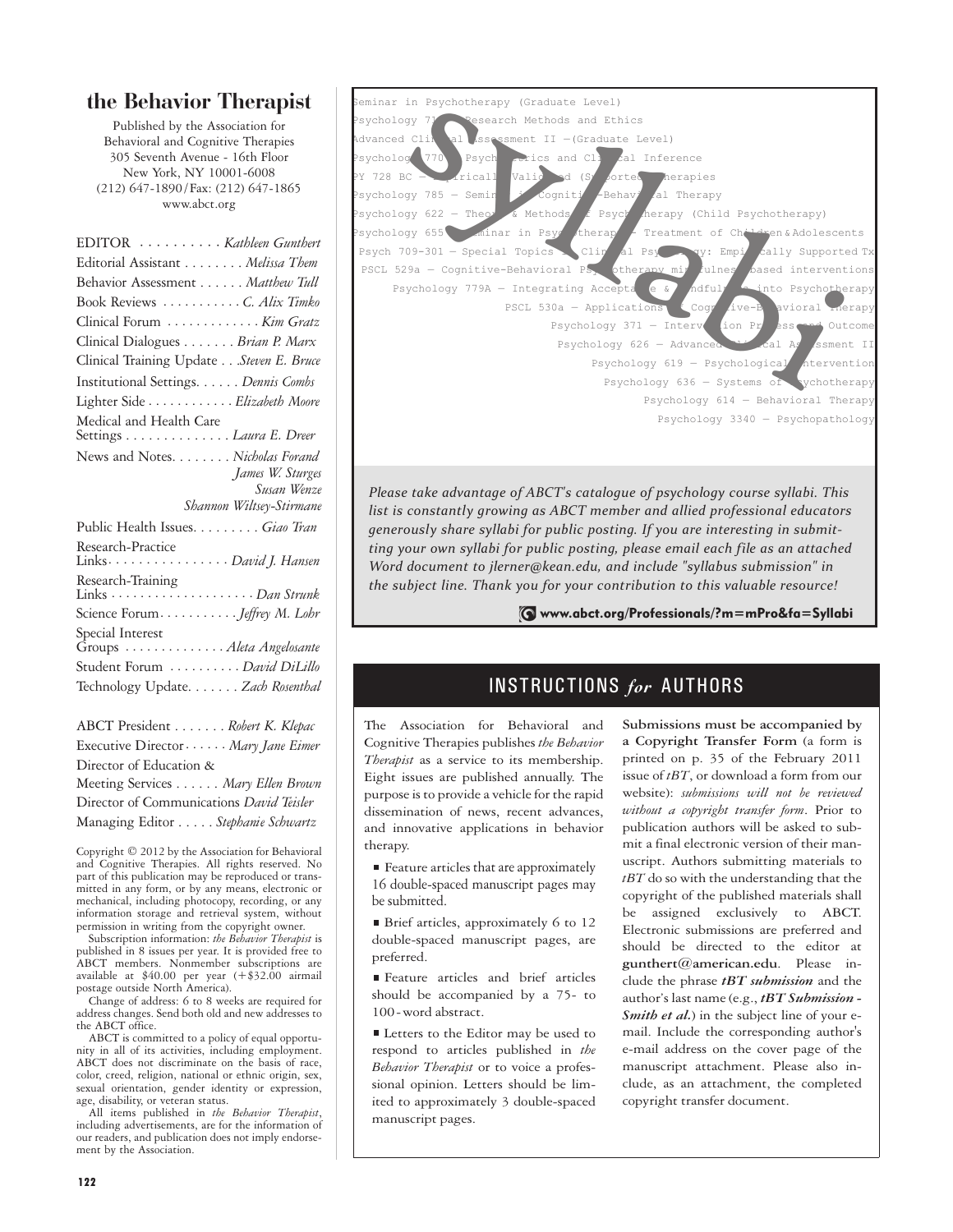[continued from p. 121]

This treatment protocol was first described in the mid-2000s (Berk, Henriques, Warman, Brown, & Beck, 2004; Henriques, Beck, & Brown, 2003) and subsequently presented in greater detail in a full-length treatment manual (Wenzel, Brown, & Beck, 2009). It was originally developed for patients who recently attempted suicide, but it can also be applied to patients who have experienced a recent episode of acute suicidal ideation that requires intervention. In this article, we view patients as being appropriate for this cognitive therapy protocol if they have experienced a recent *suicidal* crisis, which is defined as either a suicide attempt or acute suicidal ideation.

This treatment protocol's central feature is that suicidal behavior is viewed as the *primary* problem rather than as a symptom of a psychiatric disorder. As such, it can be delivered to patients with a wide range of psychiatric disorders. Similar to cognitive therapy protocols for other problems, it targets unhelpful cognitions and maladaptive behavioral patterns, and in this case, the specific cognitions and behaviors that fuel suicidal behavior are the focus of treatment. This treatment protocol also shares many other features with other cognitive therapy protocols, such as an emphasis on problem solving in the here-and-now, collaboration between the patient and therapist, and an organized session structure. It was designed to be a brief intervention (i.e., approximately 10 sessions) that can be administered in concert with other relevant treatments, such as pharmacotherapy, drug and alcohol counseling, and/or group therapy. However, because many suicidal patients present with multiple life problems and chronic emotional distress, it is not expected that patients will no longer need therapy at the end of this brief intervention. Rather, treatment moves from an *acute* phase, in which the suicide prevention protocol described in this article is delivered, to a *continuation* phase, where other psychiatric disorders, Axis II clinical presentations, and/or life problems are addressed.

The following sections describe the acute phase of treatment for suicidal patients. First, we outline the cognitive model of suicidal behavior that forms the basis of treatment. Next, we describe specific thera-

peutic strategies that cognitive therapists implement in their sessions with suicidal patients. We also present the primary results from the RCT designed to evaluate the efficacy of this treatment protocol. Finally, we end by highlighting new developments in the field, which center mainly on the adaptation of the cognitive therapy treatment protocol for specific populations and settings.

#### **Theoretical Framework**

According to the cognitive theory that forms the basis of this treatment (Wenzel et al., 2009), three sets of psychological processes make people vulnerable to engage in suicidal behavior. *Dispositional vulnerability factors* are long-standing psychological traits that (a) have the potential to increase life stress, (b) are associated with psychiatric disturbance (e.g., depressive symptoms), and (c) exacerbate affect dysregulation during suicidal crises. Examples of dispositional vulnerability factors include impulse aggression (Brent & Melham, 2008), problem-solving deficits (e.g., Priester & Clum, 1993; Reinecke, 2006; Schotte & Clum, 1987), an overgeneral memory style

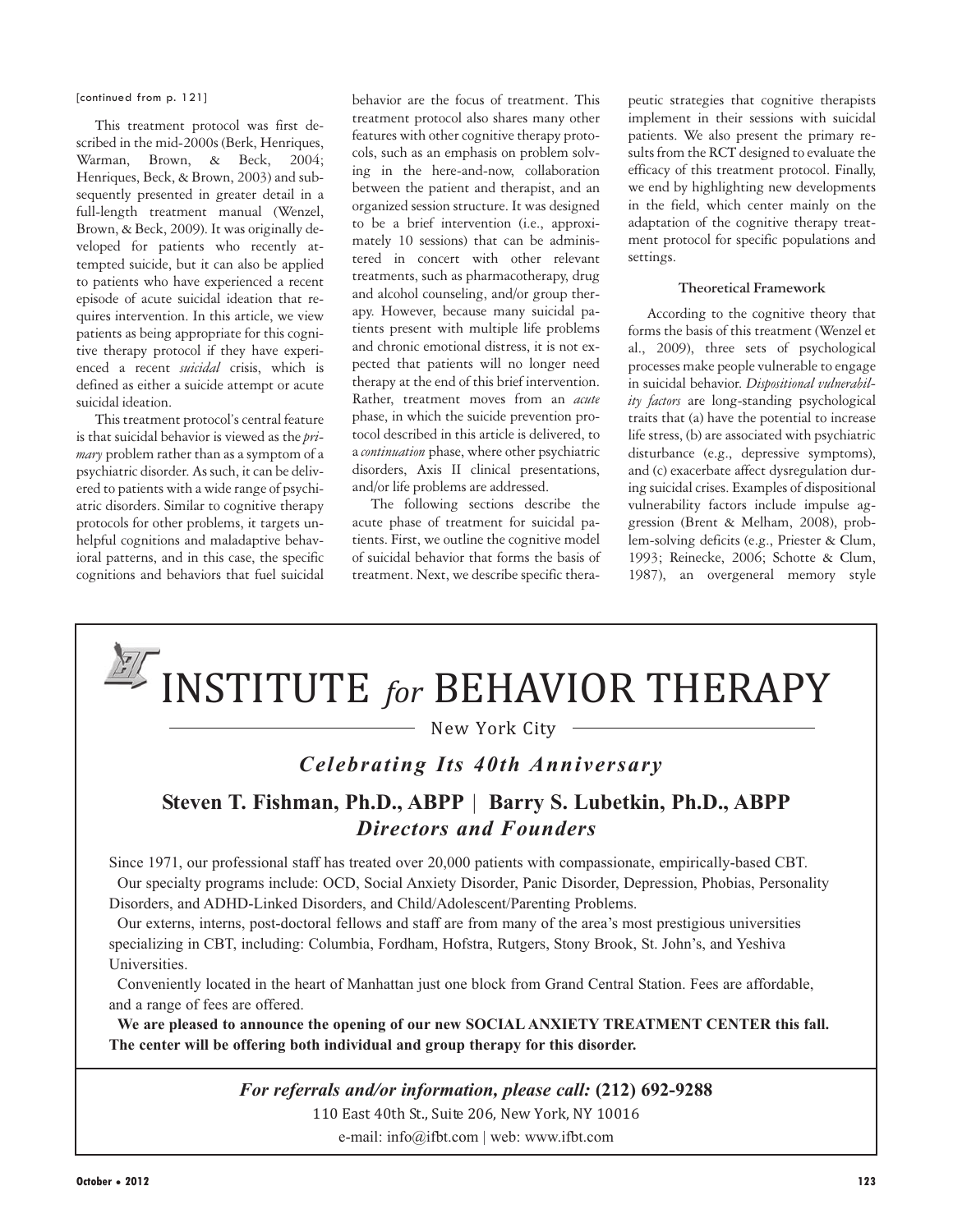(Williams, Barnhoffer, Crane, & Duggan, 2006), and perfectionism (Hewitt, Flett, Sherry, & Caelian, 2006).

The second set of processes associated with suicidal behavior comprises psychological variables associated with psychiatric disturbance, as over 90% of people who engage in suicidal behavior carry one or more psychiatric diagnoses (Bertolote, Fleischmann, De Leo, & Wasserman, 2003), and nearly every psychiatric diagnosis is associated with increased suicide risk (Harris & Barraclough, 1997). These psychological processes include unhelpful cognitive and behavioral patterns indicative of psychopathology (e.g., negative triad, inactivity). It is acknowledged that the presence of these cognitive and behavioral patterns does not guarantee that a person will engage in suicidal behavior, as most people who are diagnosed with a psychiatric disorder do not engage in suicidal behavior. According to our cognitive theory, suicide risk increases as the severity of a single psychiatric diagnosis increases and with comorbidity because these clinical presentations are most likely to activate suicide-relevant schemas (e.g., hopelessness, unbearability).

The third set of psychological processes associated with suicidal behavior involves suicide-relevant cognitive processes that become salient when a suicide-relevant schema is activated. These processes include attentional biases toward suicide-relevant stimuli (e.g., Becker, Strohbach, & Rinck, 1999; Cha, Naimi, Park, Finn, & Nock, 2010; Williams & Broadbent, 1986), the inability to disengage attention from suicide-relevant stimuli, and *attentional fixation*, or a preoccupation with suicide as the only solution to one's problems. The model suggests that the threshold at which the cascade of suicide-relevant cognitive biases is activated depends on the person's history of suicidal behavior; for example, those who have made previous attempts experience these suicide-relevant cognitive processes with less provocation than those who have never made a suicide attempt (cf. Joiner & Rudd, 2000).

#### **Strategic Therapeutic Interventions**

Cognitive therapy for suicidal patients proceeds from the theoretical framework described in the previous section and is divided into three phases: (a) an early phase (Sessions 1–3), (b) an intermediate phase (Sessions 4–7), and (c) a later phase (Sessions 8–10). Interventions that occur in each of these phases are described in this section.

The early phase of treatment is devoted to obtaining informed consent, engaging patients in treatment, conducting a suicide risk assessment, developing a safety plan, gathering information to facilitate a cognitive case conceptualization, and developing treatment goals. Although informed consent is an important feature in the delivery of any type of psychotherapy, it deserves special attention with suicidal patients to ensure that they clearly understand the goal of treatment (i.e., to prevent future suicidal behavior), learn about other evidence-based treatment options, and formulate realistic expectations for treatment (e.g., that participating in cognitive therapy for suicide prevention does not guarantee that the patient will not engage in suicidal behavior; Rudd et al., 2009). Thus, informed consent is a first step in engaging patients in treatment, as it orients them to the treatment that will be delivered. Other ways to engage patients in treatment include instilling hope, demonstrating confidence that their problems can be addressed using this framework, and showing a willingness to talk about suicide and other difficult issues that patients are experiencing.

Of course, with any suicidal patient, a comprehensive suicide risk assessment is in order at the beginning of treatment, and continued monitoring of suicide risk is indicated. In addition to assessing for suicidal ideation, intent, and plan, therapists can also identify whether suicidal patients report other psychological features of suicidality that have been demonstrated in the empirical literature to be associated with increased suicide risk. For example, therapists can ask patients to rate their wish to live and their wish to die, with the idea that high wish-to-die ratings accompanied by low wish-to-live ratings are especially potent risk factors for eventual suicide (Brown, Steer, Henriques, & Beck, 2005). They can also ask patients who have attempted suicide about their reaction to their attempt, with the idea that patients who report regret that their attempt failed are at higher risk to eventually kill themselves than those who are glad to be alive or ambivalent (Henriques, Wenzel, Brown, & Beck, 2005). Some research suggests that suicidal ideation at patients' worst time in their lives is more predictive of suicidal behavior than current suicidal ideation (Beck, Brown, Steer, Dahlsgaard, & Grisham, 1999); thus, therapists inquire about the characteristics of previous suicidal crises in addition to the current suicidal crisis that brought them

into treatment. Other research has identified two cognitive factors that are particularly important in explaining suicidality—perceived burdensomeness to others and failed belongingness (e.g., Joiner et al., 2002; Van Orden et al., 2010)—that can be monitored on an ongoing basis and that can eventually serve as targets in treatment.

On the basis of the suicide risk assessment, therapists work with their patients to develop a *safety plan*, which is a hierarchically arranged written list of tools for dealing with a suicidal crisis (Stanley & Brown, 2011). The safety plan is not a contract that simply instructs patients not to attempt suicide; rather, it is guide for patients to consult in order to remember how not to attempt suicide. It is developed collaboratively by the patient and therapist in the first session, and it is modified in subsequent sessions on the basis of the cognitive and behavioral work that has taken place in session. Safety plans typically include six sections: (a) warning signs that a suicidal crisis is developing; (b) coping skills that patients can use on their own; (c) people with whom they can connect without talking in detail about the suicidal crisis; (d) people they can contact who can, specifically, help them manage the suicidal crisis; (e) contact information for treatment providers, hotlines, and other emergency services; and (f) a plan for the removal of lethal means. Patients are instructed to consult their plan when they notice warning signs for a suicidal crisis and to implement coping skills on their own, with the notion that they will move onto the next step on the safety plan if the previous steps do not deescalate the crisis. The development of the safety plan is perhaps the single most important activity that occurs in the early sessions of treatment, as it is the first tangible tool that patients can take home that will help them to modify suicidal behavior.

During the early phase of treatment, cognitive therapists gather a great deal of information from the patient to develop a cognitive case conceptualization. Some of the information gathered pertains to the patient's background, such as the dispositional vulnerabilities that play a role in the cognitive model of suicidal behavior described previously. However, a central goal of this information gathering is to paint a detailed picture of the situational, cognitive, emotional, and behavioral events that led up to the recent suicidal crisis that brought the patient into treatment, as well as the suicide-relevant cognitive processes that were at work during the crisis. Therapists encourage patients to "tell their story," with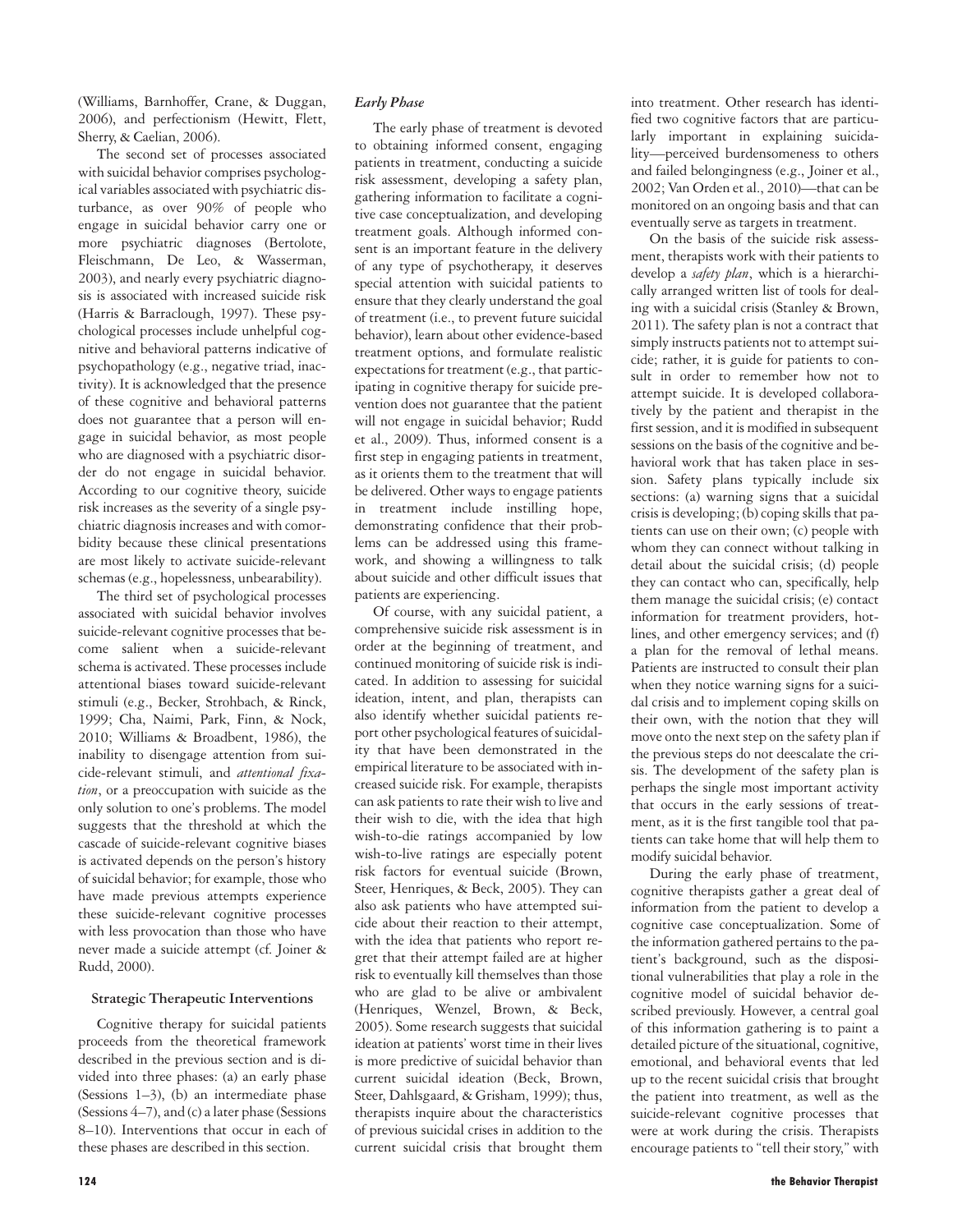### See sample pages at www.hogrefe.com/apt



**Series Editor:**  *Danny Wedding* **Associate Editors:** *Larry Beutler, Kenneth E. Freedland, Linda Carter Sobell, David A. Wolfe*



Developed and edited with the support of the Society of Clinical Psychology (APA Division 12)

- Authoritative: Written and edited by leading authorities
- **Evidence Based:** Proven, effective approaches to each disorder
- Practice Oriented: Emphasis on information useful in daily practice
- Easy to Read: Tables, illustrations, text boxes, and marginal notes highlight important information
- Compact: 80–120 pages
- **Inexpensive:** Less than \$20 each with Series Standing Order

### **About the series:**

-

The *Advances in Psychotherapy* series provides therapists and students with practical, evidence-based guidance on the diagnosis and treatment of the most common disorders seen in clinical practice – and does so in a uniquely "reader-friendly" manner. Each book is both a compact "how-to" reference on a particular disorder, for use by professional clinicians in their daily work, and an ideal educational resource for students and for practice-oriented continuing education.

The books all have a similar structure, and each title is a compact and easy-to-follow guide covering all aspects of practice that are relevant in real life. Tables, boxed clinical "pearls," and marginal notes assist orientation, while checklists for copying and summary boxes provide tools for use in daily practice.

## New titles in 2012:



\*+ postage & handling

US \$29.80 per volume, standing order price US \$24.80 per volume , (minimum 4 successive volumes) + postage & handling **Special rates for APA Division 12 and Division 42 Members.**

Order online at **www.hogrefe.com** or call toll-free **(800) 228-3749** (US only)



Hogrefe Publishing · 30 Amberwood Parkway · Ashland, OH 44805 Tel: (800) 228 3749 · Fax: (419) 281 6883 E-Mail: customerservice@hogrefe.com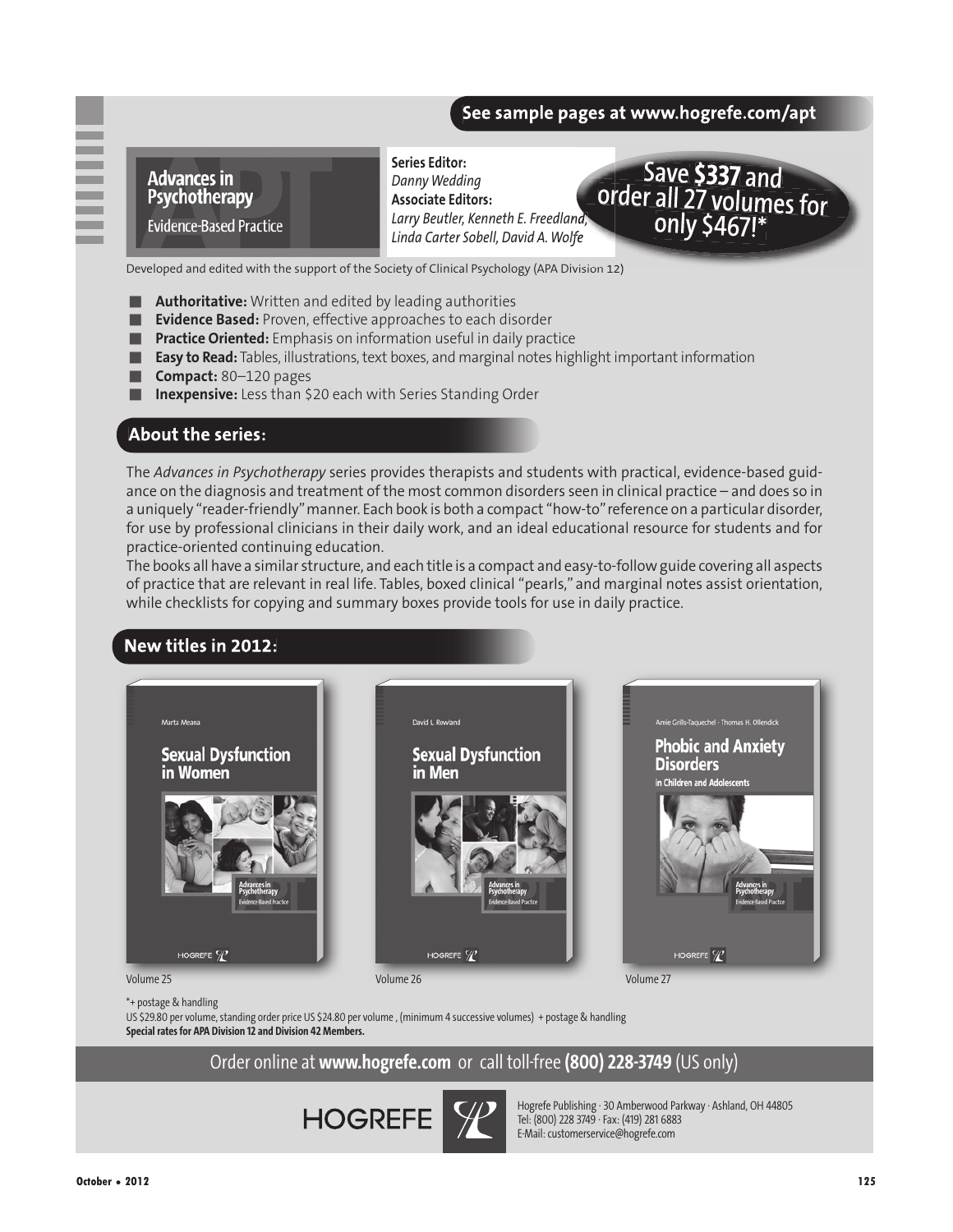Study Evidence-Based Therapies in the Pacific Northwest

## **MASTER OF ARTS IN COUNSELING PSYCHOLOGY**

- Two-year program with late afternoon and evening classes
- Emphasis on Evidence-Based Practices in Counseling (Child and Adult) and Elective Training in Organizational Behavior and Latino Mental Health
- Meets Oregon LPC educational requirements

Faculty members are experienced in both practice and research. Their interests include: behavioral and cognitive behavioral therapy, child and adolescent psychopathology, anxiety and mood disorders, organizational behavior, program evaluation, mindfulness-based therapies, and multicultural counseling.

## **CONTACT US AT:**

Pacific University College of Health Professions Office of Admissions 190 SE 8th Avenue, Suite 181 Hillsboro, OR 97123 503-352-2218 800-933-9308 **admissions@pacificu.edu**



the "story" beginning at any point in time that patients believe is relevant to understanding their suicidal crisis. As patients are describing these events, therapists take care to ask specifically about the psychological factors that contributed to the decision to make a suicide attempt (e.g., "What was running through your mind at that moment?" "When you had that thought, what did you do next?"). Therapists work with their patients to assimilate this information into a time line of events that led up to the suicidal crisis, with the goal of identifying multiple points on the time line that could serve as targets for later interventions (e.g., suicide-relevant cognitions, difficulty solving a problem).

As in most cognitive therapy protocols, a final activity that occurs in the early sessions of treatment is the development of specific and measurable treatment goals. In many instances, the development of treatment goals with suicidal patients is a daunting task, as they exhibit complex clinical presentations and report multiple life problems. Cognitive therapists who work with suicidal patients are mindful that the general goal of the acute phase of treatment is to reduce the likelihood of future suicidal behavior; thus, they use the cognitive case conceptualization that they have developed to work with their patients to identify specific goals that have the most promise in achieving this general aim. Goals pertaining to psychiatric disorders and other life problems can be developed when patients enter into the continuation phase of treatment.

#### *Intermediate Phase*

On the basis of the cognitive case conceptualization and the treatment goals, in the intermediate phase of treatment, therapists begin to apply cognitive therapy strategies to help patients acquire skills that will reduce the likelihood of future suicidal behavior. Some of these strategies take on a behavioral focus. For example, many cognitive therapists find that behavioral activation is indicated with suicidal patients in order for them to experience increased pleasure and meaning in their lives. In addition, because these patients typically receive a large number of services, cognitive therapists often work with patients to develop behavioral tools for increasing compliance with all aspects of their treatment. Other suicidal patients, such as those who are characterized by failed belongingness, have a limited or disrupted social support network. In these instances, cognitive therapists work with these patients to develop skills for strengthening their support network. At times, work on developing social support networks can take place in conjoint sessions so that the patient's close others can learn how to provide the most effective support or to solve a problem in the relationship that was related to the recent suicidal crisis. Other behavioral tools that suicidal patients develop in cognitive therapy are those that promote affective self-soothing (e.g., behaviors that engage the five senses), such as those that are incorporated into dialectical behavior therapy (DBT; Linehan, 1993). All of these behavioral strategies are aimed at increasing the likelihood that patients emerge from a crisis without harming themselves, and their successful application begins to modify beliefs that their future is hopeless, that their current life situation is intolerable, and that there is no one to whom they can turn for support.

Because cognition plays a central role in the cognitive theory of suicidal behavior, most cognitive therapists find that incorporation of cognitive strategies into treatment has the potential to deescalate suicidal crises. Thus, cognitive therapists practice *cognitive restructuring*, or the systematic process of identifying, evaluating, and modifying unhelpful cognitions, with their patients in the intermediate phase of treatment. On the basis of the cognitive case conceptualization, they target the cognitions that are most directly related to the suicidal crises. These cognitions are usually associated with beliefs that the future will not get better (i.e., hopelessness), that one's pain is intolerable (i.e., unbearability), and/or that one has no worth (i.e., worthlessness). Specific techniques that cognitive therapists use to address these cognitions include Socratic questioning (e.g., evidence for, evidence against), behavioral experiments, and future time-imaging (i.e., developing concrete mental images of the future 1, 5, and 10 years forward). The aim of cognitive restructuring is to modify suicide-relevant cognitions that are experienced during a suicidal crisis as well as unhelpful cognitions associated with psychiatric disturbance that have the potential to activate a suicide schema.

Although cognitive restructuring is often effective in modifying suicide-relevant cognitions in session, many patients report having difficulty applying these skills systematically during a suicidal crisis. This is especially true when patients are experiencing attentional fixation on suicide as the only solution to their problems. Thus, during times of agitation and emotional escala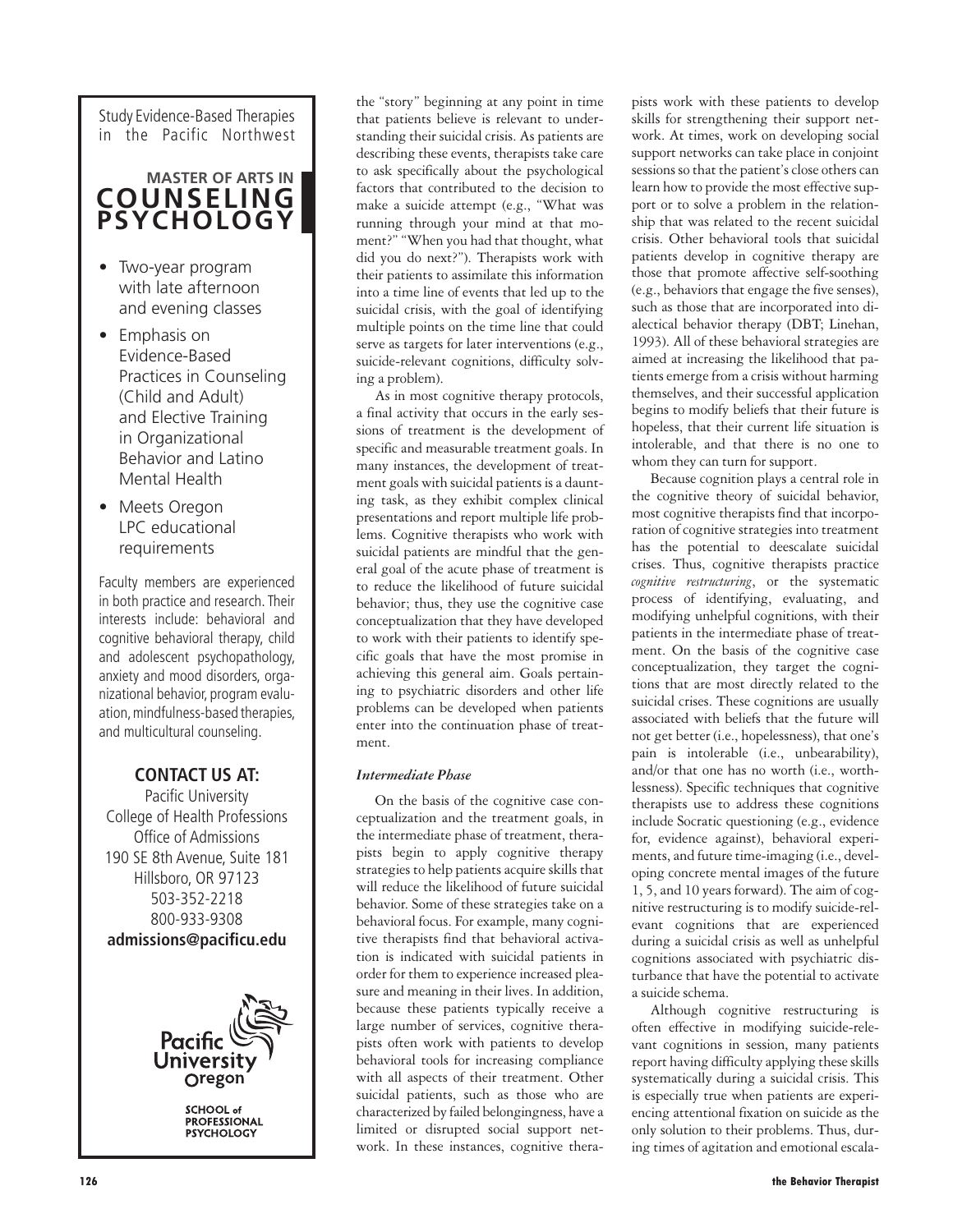tion, patients need quick and easily accessed reminders of the important work that they have done in therapy. One way for patients to be reminded of their adaptive responses to suicide-relevant cognitions is to consult a *coping card*, which is a small piece of paper (e.g., index card) that contains the fruits of the cognitive restructuring work done in session. Some coping cards contain questions patients can ask themselves to get distance from their cognitions; other coping cards contain adaptive, balanced responses that the patient developed in session when evaluating a suicide-relevant thought or belief; and still other coping cards contain a list of evidence in support of hope for the future, one's ability to tolerate distress, or one's worth.

A central activity in cognitive therapy for suicidal patients is the acknowledgment and development of reasons for living, as research has shown that few reasons for living increase the risk of suicidal behavior (Jobes & Mann, 1999; Linehan, Goodstein, Nielsen, & Chiles, 1983). It is likely that few reasons for living exacerbate suicidal patients' sense of hopelessness; thus, reminders of reasons for living can decrease the potency of a suicide schema and the resulting suicide-relevant cognitive processes experienced during a suicidal crisis. Coping cards can also be used as quick and accessible reminders of reasons for living. However, at times, the words written on a coping card are not powerful enough to deter a suicidal crisis. Some patients require more tangible and vivid reminders of reasons for living. As such, the construction of an individualized Hope Kit is often a central activity in cognitive therapy for suicidal patients. The Hope Kit comprises items that serve as visual and tactile reminders of reasons for living. For example, patients often use shoe boxes to house pictures of loved ones, letters from friends, inspirational music or poems, and/or prayer cards. The Hope Kit is then kept in an easily accessible place so that patients can utilize it in times of crisis. Many patients report that the construction of the Hope Kit is the most meaningful part of their experience with cognitive therapy.

In addition to the cognitive work aimed at modifying suicide-relevant cognitions, cognitive therapists also work with suicidal patients to enhance problem-solving skills, viewing suicidal behavior, itself, as evidence of a failure to solve a problem effectively (e.g., Reinecke, 2006). The goal of problem-solving training is to improve patients' ability to cope with life stressors and engage in alternative solutions to suicidal behavior when faced with problems. Cognitive therapists systematically apply the steps to problem solving that are shared in many cognitive behavioral protocols, such as problem definition, generation of alternative solutions, decision making, and solution implementation and verification (D'Zurilla & Nezu, 2007). Solutions that prove to be successful serve as corrective learning experiences that help patients adopt a more flexible approach to problem solving and modify beliefs that their problems are unsolvable or unbearable. Thus, the acquisition of problem-solving skills addresses both a dispositional vulnerability factor that puts people at risk for suicidal behavior as well as cognitive processes that are at work during suicidal crises, as it has the potential to reduce attentional fixation.

Because some research has found that impulsivity is associated with suicidal behavior (Mann, Waternaux, Haas, & Malone, 1999; Michaelis et al., 2004), cognitive therapists who work with suicidal patients also target this construct. Although impulsivity is most evident in a person's behavior, both behavioral and cognitive strategies can be used to reduce impulsivity. From a behavioral standpoint, patients are encouraged to use the coping strategies discussed throughout the course of treatment to help prevent impulsive suicidal behavior (e.g., consulting the safety plan, reaching out to someone in one's social support network, engaging in self-soothing activities). From a cognitive standpoint, therapists can work with patients to evaluate the commonly held idea that suicidal crises will last indefinitely. Specifically, they can conceptualize suicidal crises as having "wave-like" properties, such that they ebb and flow rather than remaining consistent. Therapists can help patients to recognize that suicidal crises will eventually pass if they are willing to postpone self-harm while "riding the wave," and they can encourage patients to conduct a behavioral experiment to "test" whether the wave will eventually recede. Therapists can also work with patients to conduct an advantages-disadvantages analysis (both short- and long-term) of acting impulsively on suicidal urges. With suicidal patients who are characterized by impulsivity, it is imperative to implement the long-term strategy of restricting means to suicide by working with patients to safeguard their environments early on in treatment to decrease the likelihood of impulsive suicidal behavior.

#### Study Professional Psychology in the Pacific Northwest

## **PSY.D. IN CLINICAL PSYCHOLOGY**

- APA-accredited Psy.D. degree
- Practitioner-scholar model; cutting edge curriculum
- Two school-operated training clinics and an APA-accredited internship program
- Near Portland, Mt. Hood and the Oregon coast

#### **Faculty interests include:**

Neuropsychology, child psychopathology, forensic psychology, health psychology, organizational behavior, bilingual psychotherapy with Latinos, assessment, behavior therapy, empirically supported treatments, integrative approaches, psychotherapy with minorities, and single case research.

## **CONTACT US AT:**

Pacific University College of Health Professions Office of Admissions 190 SE 8th Avenue, Suite 181 Hillsboro, OR 97123 503-352-2218 800-933-9308 **admissions@pacificu.edu**



**SCHOOL** of **PROFESSIONAL PSYCHOLOGY**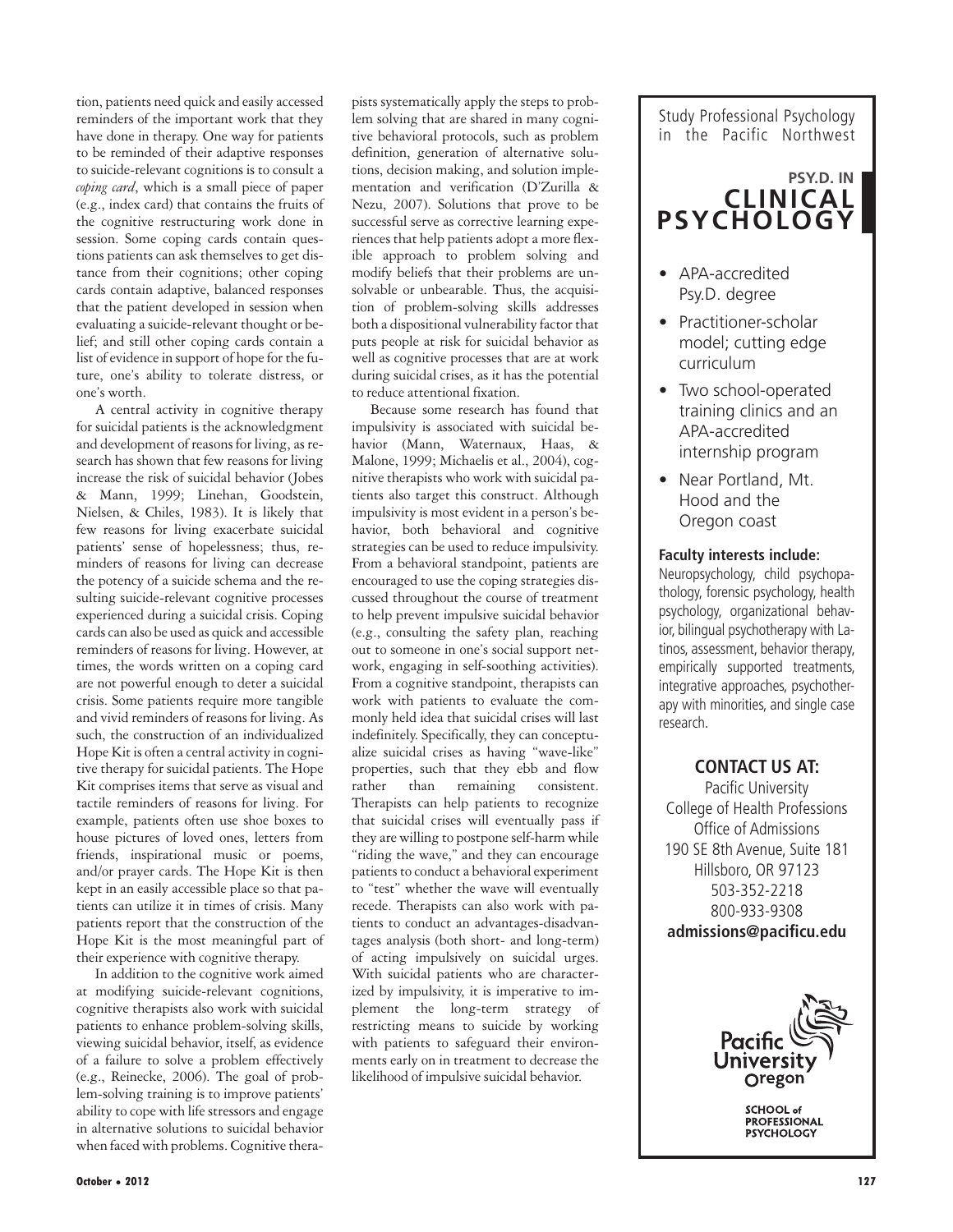#### *Later Phase*

Once it is evident that patients have acquired the skills necessary to prevent or diffuse suicidal crises, treatment shifts to the later phase, which focuses largely on reviewing and applying specific skills to prevent future suicidal crises. There are four main components to the later phase of treatment: (a) reviewing and consolidating skills acquired during the intermediate phase; (b) conducting the relapse prevention protocol, in which patients apply these skills in guided imagery exercises; (c) reviewing gains and progress towards treatment goals; and (d) determining and preparing for disposition following treatment (i.e., continuation of treatment, referring for other treatment, or termination of treatment).

The consolidation of learning, review of progress toward treatment goals, and preparation for termination are activities in which cognitive therapists would engage in the later phase of most courses of cognitive therapy. In contrast, the *relapse prevention protocol* was developed specifically for suicidal patients to demonstrate to their therapist and to themselves that they can successfully apply the skills they have acquired in treatment. It is a series of guided imagery exercises in which patients visualize and systematically describe, in the present tense, the chain of events that led to the suicidal crisis that brought them into treatment. Particular emphasis is placed on the thoughts, emotions, and behaviors that contributed to the suicidal crisis. After engaging in a guided imagery exercise in which they describe the sequence of events that led to the suicidal crisis, patients are encouraged to go through the sequence again, this time describing in detail the manner in which they would implement skills to mitigate the suicidal crisis. Subsequently (and usually in the next session), patients use guided imagery to imagine the sequence of events that could lead to a future suicidal crisis, and, again, they describe in detail the manner in which they would apply the skills they acquired in treatment. Although this protocol powerfully consolidates learning and prepares patients for future crises, some patients find it daunting. Thus, therapists are mindful of spending sufficient time in preparation for the administration of this protocol (e.g., providing a clear rationale for the exercise, obtaining patients' consent to engage in the exercise) and debriefing after the administration of this protocol (e.g., monitoring and addressing any residual suicidal ideation).

An important focus of the later phase of treatment is preparing patients for inevitable setbacks and challenges that may arise in the future, as well as focusing on identifying strategies to cope with these lapses. Some patients fall into the trap of dichotomous thinking, believing that they are "back at square one" if they experience another suicidal crisis. Thus, it is important to apply the cognitive restructuring skills acquired in the intermediate phase of treatment to help patients formulate accurate expectations about their symptoms, life problems, and unanticipated stressors following the acute phase of treatment. At the close of the later phase of treatment, therapists and patients can work collaboratively to decide whether to engage in a continuation phase of therapy, refer for other services, or taper sessions in anticipation of terminating treatment altogether.

#### **Efficacy**

In the past decade, many cognitive behavioral treatment protocols for suicidal behavior have been evaluated in RCTs (for a review, see Tarrier, Taylor, & Gooding, 2008). Overall, results from these studies support the efficacy of cognitive behavioral therapy (CBT), a term used interchangeably with cognitive therapy, for reducing suicidal ideation, suicidal behavior, and hopelessness relative to usual care. Furthermore, gains made in therapy are often maintained over time.

The specific cognitive therapy protocol described in this article was evaluated in an RCT by Brown et al. (2005). In this study, 120 patients who had attempted suicide in the 48 hours prior to admission to an emergency department were randomly assigned to receive outpatient cognitive therapy plus usual care or usual care only. The only exclusion criterion was a medical disorder that would preclude participation in outpatient psychotherapy. At baseline, 77% were diagnosed with major depressive disorder, 68% were diagnosed with a substance use disorder, and 85% were diagnosed with more than one psychiatric disorder.

Patients completed assessments at baseline and 1, 3, 6, 12, and 18 months thereafter. The main outcome variable was a repeat suicide attempt. Between the baseline and 18-month assessments, approximately 24% of patients who received cognitive therapy and 42% of patients who received usual care made at least one subsequent suicide attempt, a difference that was statistically significant (Wald  $\gamma^2 = 3.9$ ; *p* = .049). The hazard ratio was 0.51 (95% CI, 0.26 – 0.997), which indicates that patients who received cognitive therapy were approximately 50% less likely to reattempt suicide during the follow-up period than patients who received usual care. In addition, relative to patients who received usual care, patients who received cognitive therapy scored lower on the Beck Depression Inventory–Second Edition (Beck, Steer, & Brown, 1996) at the 6-, 12-, and 18-month follow-up assessments and lower on the Beck Hopelessness Scale (Beck & Steer, 1988) at the 6-month follow-up assessment.

#### **New Developments**

Since the publication of Brown et al.'s (2005) RCT, cognitive therapy for suicidal patients has been adapted for a number of different populations and settings, with many of these protocols using the term CBT. In this section, we briefly summarize recent developments in the application of CBT for suicidal adolescents and older men. We also discuss two brief, targeted interventions for suicidal patients in acute care settings: safety planning intervention and postadmission cognitive therapy.

#### *Cognitive Behavioral Interventions for Suicidal Adolescents*

According to the CDC (2008), suicide is the third leading cause of death for children and adolescents between the ages of 10 and 19, with approximately 2,000 adolescent deaths by suicide each year. Two recent studies have significantly advanced the literature on the cognitive behavioral treatment of suicidal adolescents.

In the context of a multisite study (i.e., Treatment of Adolescent Suicide Attempters [TASA]), Stanley et al. (2009) developed a manual-based psychotherapy, Cognitive Behavioral Therapy–Suicide Prevention (CBT-SP), for reducing risk for future attempts in adolescents who recently attempted suicide. Therapy consists of acute and continuation phases, both of which last approximately 12 sessions. CBT-SP is both feasible and acceptable to patients, with over 70% of patients completing at least 12 sessions, and with 100% of a subgroup of patients who were interviewed about the treatment reporting that they found it to be helpful (Stanley et al.). Although TASA was initially designed to be an RCT comparing CBT-SP, medication management, and a combination of the two, difficulties in recruitment led the investigators to modify the design to allow participants to either choose a specific treatment or be random-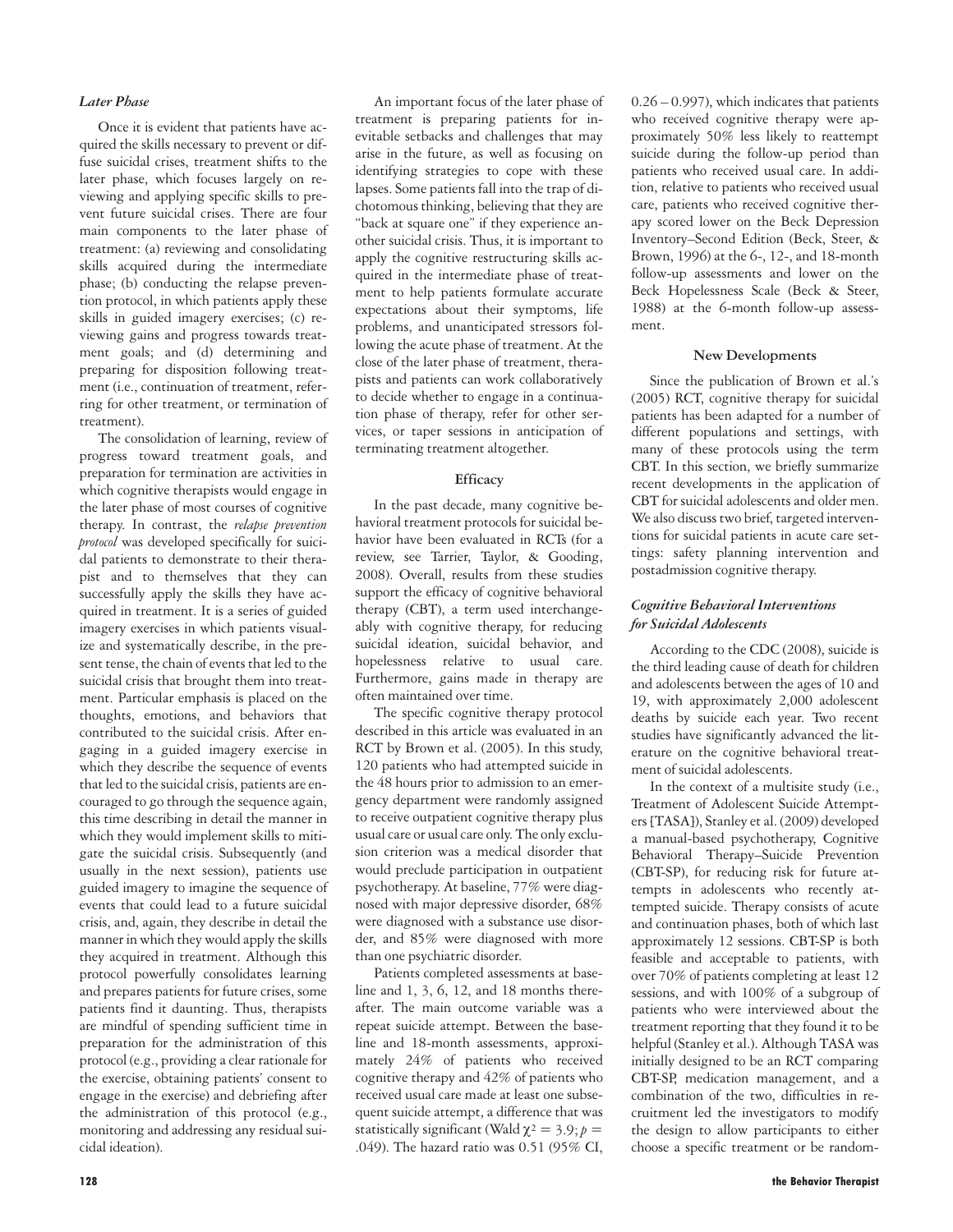ized to a treatment, and most of the participants chose to receive combination treatment. Over a 6-month period, the full sample's hazard ratios of experiencing a suicidal event (i.e., suicidal behavior, preparatory acts, or suicidal ideation) or a suicide attempt were 0.19 and 0.12, respectively, which compare favorably with hazard ratios ranging from 0.17 to 0.69 that have been reported by other research teams (Brent et al., 2009). Of course, the nonrandomized design precludes definitive conclusions regarding the efficacy of CBT-SP in treating adolescents who recently attempted suicide. However, the TASA research team has made a notable contribution to the literature by manualizing an acceptable approach to treatment for a historically difficult-to-treat population and by demonstrating that retention rates and reductions in suicidal events are comparable, if not favorable, relative to other RCTs that have evaluated treatments for severely depressed, suicidal, and/or self-harming adolescents.

Esposito-Smythers, Spirito, Kahler, Hunt, and Monti (2011) recently conducted an RCT comparing an integrated outpatient CBT intervention (I-CBT) and enhanced usual care for adolescents who recently attempted suicide and who were diagnosed with a co-occurring substance use disorder. Results of this trial indicated that groups did not differ with regard to reductions in suicidal ideation. However, relative to enhanced usual care, I-CBT was associated with significantly less global impairment and fewer suicide attempts, inpatient psychiatric hospitalizations, visits to emergency departments, and arrests. In addition, relative to those who received enhanced usual care, those who received I-CBT reported significantly fewer days in which they engaged in heavy drinking or marijuana use. Overall, I-CBT appears to be an efficacious treatment for targeting both suicidal behavior and substance-use problems in dual-diagnosed adolescents.

#### *Cognitive Therapy for Suicidal Older Adults*

Compared to other age groups, older adults are disproportionately likely to die by suicide (NIMH, 2007). Men account for approximately 85% of suicides in older adults (CDC, 2008), suggesting the need for empirically supported treatments targeting suicidal older men. Brown and his colleagues at the University of Pennsylvania (personal communication, February 21, 2012) are in the process of completing a

preliminary study to assess the feasibility and accessibility of a cognitive therapy protocol adapted for this demographic. In addition, the same researchers are currently conducting a fully powered RCT examining the efficacy of this intervention with suicidal older men.

#### *Brief Cognitive Behavioral Intervention in Acute Care Settings*

The standard of care for suicidal patients seen at emergency departments is to assess for risk of suicide and refer accordingly to appropriate level of care. However, despite the best efforts of emergency department staff, a significant portion of suicidal patients do not engage in treatment following emergency evaluation for a suicidal crisis (e.g., O'Brien, Holton, Hurren, & Watt, 1987). In response to this observation, Stanley and Brown (2011) designed a single-session, stand-alone brief intervention for emergency and acute care settings, known as the safety planning intervention (SPI). That is, they have developed the safety planning procedure from the protocol described in this article into a brief intervention unto itself. The aim is for patients to have a completed safety plan when they leave the emergency department so that some measure has been taken to reduce future suicidal behavior even if they do not have a single follow-up visit with a mental health professional. The efficacy of SPI is currently being evaluated in a national Department of Veteran Affairs clinical demonstration project, as well as in an urban emergency department (Stanley & Brown, 2011).

Of course, patients determined to be at imminent risk for suicide by emergency staff are commonly admitted to inpatient units. However, there is a paucity of RCTs that have examined whether inpatient hospitalizations are actually effective in preventing future suicide attempts. In response to this concern, Ghahramanlou-Holloway, Cox, and Greene (2011) have adapted the cognitive therapy protocol described in this article into a targeted treatment for inpatients admitted due to a recent suicide attempt (i.e., postadmission cognitive therapy [PACT]). PACT consists of approximately six 60- to 90-minute individual sessions, preferably administered over the course of 3 consecutive days. This research team is in the process of pilot testing this treatment to assess the feasibility of its implementation in inpatient settings. Pending the results of this feasibility study, future RCTs will be conducted to determine the efficacy of this treatment.

#### **Conclusion**

The past decade has witnessed tremendous strides in the evidence-based treatment of suicidal patients, and the current decade promises to make significant advances in the adaptation of the evidencebased treatment to specific populations and settings. Cognitive therapy clearly reduces the frequency of repeat suicidal behavior in adult attempters relative to the care that these patients would typically receive. Mounting evidence suggests that it has great promise in reducing suicidal ideation and behavior in suicidal adolescents. The task for cognitive behavioral therapists in this organization is to disseminate this treatment so that suicidal individuals can get the targeted care that they need following a suicidal crisis.

#### **References**

- Beck, A. T., Brown, G. K., Steer, R. S., Dahlsgaard, K. K., & Grisham, J. R. (1999). Suicide ideation at its worst point: A predictor of eventual suicide in psychiatric outpatients. *Suicide and Life-Threatening Behaviors, 29*, 1- 9.
- Beck, A. T., & Steer, R. A. (1988). *Manual for the Beck Hopelessness Scale*. San Antonio, TX: The Psychological Corporation.
- Beck, A. T., Steer, R. A., & Brown, G. K. (1996). *The Beck Depression Inventory* (2nd ed.). San Antonio, TX: Psychological Corporation.
- Becker, E. S., Strohbach, D., & Rinck, M. (1999). A specific attentional bias in suicide attempters. *The Journal of Nervous and Mental Disease, 187*, 730-735. doi:10.1097/ 00005053-199912000-00004
- Berk, M. S., Henriques, G. R., Warman, D. M., Brown, G. K., & Beck, A. T. (2004). A cognitive therapy intervention for suicide attempters: An overview of the treatment and case examples. *Cognitive and Behavioral Practice, 11*, 265-277. doi:10.1016/S1077- 7229(04)80041-5
- Bertolote, J. M., Fleischmann, A., De Leo, D., & Wasserman, D. (2003). Suicide and mental disorders: Do we know enough? *British Journal of Psychiatry, 183*, 382-383. doi:10.1192/bjp.183.5.382
- Brent, D. A., Greenhill, L. L., Compton, S., Emslie, G., Wells, K., … Turner, J. B. (2009). The treatment of adolescent suicide attempters study (TASA): Predictors of suicidal events in an open treatment trial. *Journal of the American Academy of Child and Adolescent Psychiatry, 48*, 987-996. doi: 10.1097/CHI. 0b013e318b5dbe4
- Brent, D. A., & Melhem, N. (2008). Familial transmission of suicidal behavior. *Psychiatric*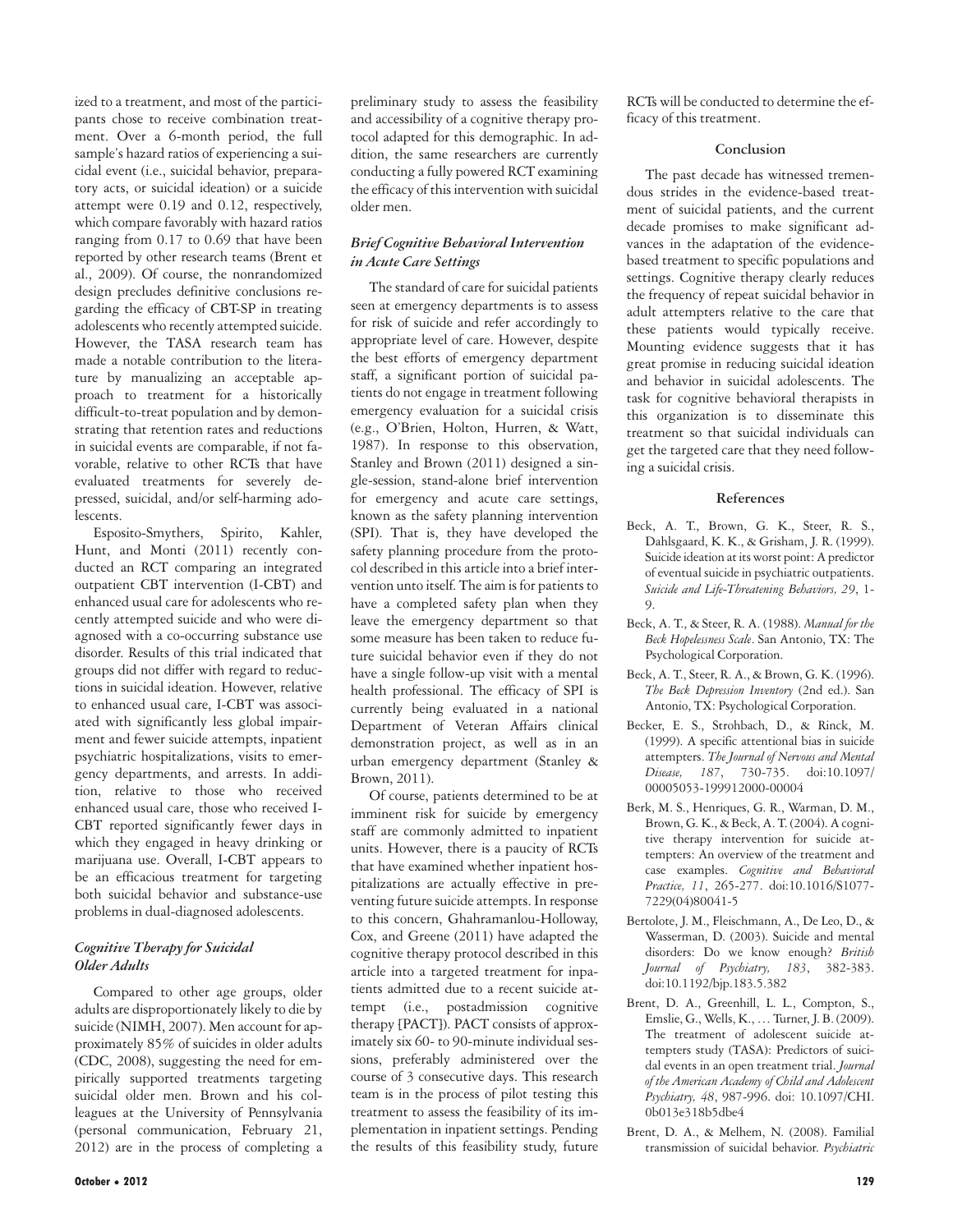*Clinics of North America, 31*, 157-177. doi:10.1016/j.psc.2008.02.001

- Brown, G. K., Steer, R. A., Henriques, G. R., & Beck, A. T. (2005). The internal struggle between the wish to die and the wish to live: A risk factor for suicide. *American Journal of Psychiatry, 162*, 1977-1979. doi:10.1176/ appi.ajp.162.10.1977
- Brown, G. K., Ten Have, T., Henriques, G. R., Xie, S. X., Hollander, J. E., & Beck, A. T. (2005). Cognitive therapy for the prevention of suicide attempts: A randomized controlled trial. *JAMA, 294*, 563-570. doi: 10.1001/ jama.294.5.563
- Centers for Disease Control and Prevention. (2008). *Web-based Injury Statistics Query and Reporting System (WISQARS)*. Retrieved February 7, 2012, from http://www.cdc.gov/ injury/wisqars/.
- Cha, C., Naimi, S., Park, J. M., Finn, C. T., & Nock, M. K. (2010). Attentional bias toward suicide-related stimuli predicts suicidal behavior. *Journal of Abnormal Psychology, 119*, 616-622. doi:10.1037/a0019710
- Crosby, A. E., Ham, Ortega, L. A. G., Parks, S. E., & Gfroerer, J. (2011). *Suicidal thoughts and behaviors among adults aged ≥18 years: U.S., 2008–2009*. Retrieved from www.cdc.gov/ mmwr/PDF/ss/ss6013.pdf.
- D'Zurilla, T. J., & Nezu, A. M. (2007). *Problemsolving therapy: A positive approach to clinical intervention* (3rd ed.). New York, NY: Springer.
- Ellis, T. E., Allen, J. G., Woodson, H., Frueh, B. C., & Jobes, D. A. (2009). Implementing an evidence-based approach to working with suicidal inpatients. *Bulletin of the Menninger Clinic, 73*, 339-354. doi: 10.1521/bumc. 2009.73.4.339
- Esposito-Smythers, C., Spirito, A., Kahler, C. W., Hunt, J., & Monti, P. (2011). Treatment of co-occurring substance abuse and suicidality among adolescents: A randomized trial. *Journal of Consulting and Clinical Psychology, 79*, 728-773. doi:10.1037/a0026074
- Ghahramanlou-Holloway, M., Cox, D., & Greene, F. (2011). Post-admission cognitive therapy: A brief intervention for psychiatric inpatients admitted after a suicide attempt. *Cognitive and Behavioral Practice*. Advance online publication. doi:10.1016/jcbpra2010. 11.006
- Harris, E. C., & Barraclough, B. (1997). Suicide as an outcome for mental disorders: A metaanalysis. *British Journal of Psychiatry, 170*, 205-228. doi:10.1192/bjp.170.3.205
- Henriques, G., Beck, A. T., & Brown, G. K. (2003). Cognitive therapy for adolescent and young adult suicide attempters. *The American Behavioral Scientist, 46*, 1258-1268.
- Henriques, G., Wenzel, A., Brown, G. K., & Beck, A. T. (2005). Suicide attempters' reaction to survival as a risk factor for eventual suicide. *American Journal of Psychiatry, 162*, 2180-2182. doi:10.1176/appi.ajp.162.11. 2180
- Hewitt, P. L., Flett, G. L., Sherry, S. B., & Caelian, C. (2006). Trait perfectionism dimensions and suicidal behavior. In T. E. Ellis (Ed.), *Cognition and suicide* (pp. 215-235). Washington, DC: APA Books.
- Jobes, D. A., & Mann, R. E. (1999). Reasons for living versus reasons for dying: Examining the internal debate of suicide. *Suicide and Life-Threatening Behavior, 29*, 97-104. doi: 10.1111/j.1943-278X.1999
- Joiner, T., Pettit, J. W., Walker, R. L., Voelz, Z. R., Cruz, J., Rudd, M. D., & Lester, D. (2002). Perceived burdensomeness and suicidality: Two studies on the suicide notes of those attempting and those completing suicide. *Journal of Social & Clinical Psychology, 21*, 531–545. doi:10.1521/jscp.21.5.531.22624
- Joiner, T. E. Jr., & Rudd, M. D. (2000). Intensity and duration of suicidal crises vary as a function of previous suicide attempts and negative life events. *Journal of Consulting and Clinical Psychology, 68*, 909-916. doi: 10.1037/0022-006x.68.5.909
- Linehan, M. M. (1993). *Cognitive-behavioral treatment of borderline personality disorder.* New York, NY: Guilford Press.
- Linehan, M. M. (2000). Behavioral treatments of suicidal behaviors: Definitional obfuscation and treatment outcomes. In R. W. Maris, S. S. Canetto, J. L. McIntosh, & M. M. Silverman (Eds.), *Review of suicidology, 2000* (pp. 84-111). New York, NY: Guilford.
- Linehan, M. M., Goodstein, J. L., Nielsen, S. L., & Chiles, J. A. (1983). Reasons for staying alive when you are thinking of killing yourself: The Reasons for Living Inventory. *Journal of Consulting and Clinical Psychology, 51*, 276 286. doi:10.1037//0022-006X.51.2.276
- Mann, J. J., Waternaux, C., Haas, G. L., & Malone, K. M. (1999). Toward a clinical model of suicidal behavior in psychiatric patients. *American Journal of Psychiatry, 156*, 181-189.
- Michaelis, B. H., Goldberg, J. F., Davis, G. P., Singer, T. M., Garno, J. L., & Wenze, S. J. (2004). Dimensions of impulsivity and aggression associated with suicide attempts among bipolar patients: A preliminary study. *Suicide and Life-Threatening Behavior, 34*, 172- 176. doi:10.1521/suli.34.2.172.32783
- National Institute of Mental Health. (2007). *Older adults: Depression and suicide facts*. Retrieved February 27, 2012, from http://www.nimh.nih.gov/health/publications/older-adults-depression-and-suicidefacts-fact-sheet/index.shtml
- O'Brien, G., Holton, A., Hurren, K., & Watt, L. (1987). Deliberate self-harm and predictors of out-patient attendance. *British Journal of Psychiatry, 150*, 246-247. doi:10.1192/ bjp.150.2.246
- Priester, M. K., & Clum, G. A. (1993). The problem-solving diathesis in depression, hopelessness, and suicide ideation: A longitudinal analysis. *Journal of Psychopathology and*

*Behavioral Assessment, 15*, 239-254. doi: 10.1007/BF01371381

- Reinecke, M. A. (2006). Problem solving: A conceptual approach to suicidality and psychotherapy. In T. E. Ellis (Ed.), *Cognition and suicide: Theory, research, and therapy* (pp. 237- 260). Washington, DC: APA Books.
- Rudd, M. D., Joiner, T., Brown, G. K., Cukrowicz, K., Jobes, D. A., Silverman, M., & Cordero, L. (2009). Informed consent with suicidal patients: Rethinking risks in (and out of) treatment. *Psychotherapy: Theory, Research, Practice, Training, 46*, 459-468. doi:10.1037/a0017902
- Schotte, D. E., & Clum, G. A. (1987). Problemsolving skills in suicidal psychiatric patients. *Journal of Consulting and Clinical Psychology, 55*, 49-54. doi:10.1037//0022-006X.55. 1.49
- Stanley, B., & Brown, G. K. (2011). Safety planning intervention: A brief intervention to mitigate suicide risk. *Cognitive and Behavioral Practice*. Advance online publication. doi:10.1016/j.cbpra.2011.01.001
- Stanley, D., Brown, G. K., Brent, D. A., Wells, K., Poling, K., Curry, J, … Hughes, J. (2009). Cognitive behavioral therapy for suicide prevention (CBT-SP): Treatment model, feasibility, and acceptability. *Journal of the American Academy of Child and Adolescent Psychiatry, 48*, 1005-1013. doi:10.1097/ CHI.0b013e3181b5dbfe
- Tarrier, N., Taylor, K., & Gooding, P. (2008). Cognitive-behavioral interventions to reduce suicide behavior: A systematic review and meta-analysis. *Behavior Modification, 32*, 77- 108. doi:10.1177/0145445507304728
- Van Orden, K. A., Witte, T. K., Cukrowicz, K. C., Braithwaite, S. R.. Selby, E. A., & Joiner, T. E. (2010). The interpersonal theory of suicide. *Psychological Review, 117*, 575-600. doi:10.1037/a0018697
- Wenzel, A., Brown, G. K., & Beck, A. T. (2009). *Cognitive therapy for suicidal patients: Scientific and clinical applications*. Washington, DC: APA Books.
- Williams, J. M. G., Barnhoffer, T., Crane, C., & Duggan, D. S. (2006). The role of overgeneral memory in suicidality. In T. E. Ellis (Ed.), *Cognition and suicide: Theory, research, and therapy* (pp. 173-192). Washington, DC: APA Books.
- Williams, J. M. G., & Broadbent, K. (1986). Distraction by emotional stimuli: Use of a Stroop task with suicide attempters. *British Journal of Clinical Psychology, 25*, 101-110. doi:10.1111/j.2044-8260.1986.tb00678.x

*Correspondence to* Amy Wenzel, Ph.D., Psychopathology Research Unit, Department of Psychiatry, University of Pennsylvania, 3535 Market St., Room 2029, Philadelphia, PA 19104; awenzel@dramywenzel.com

...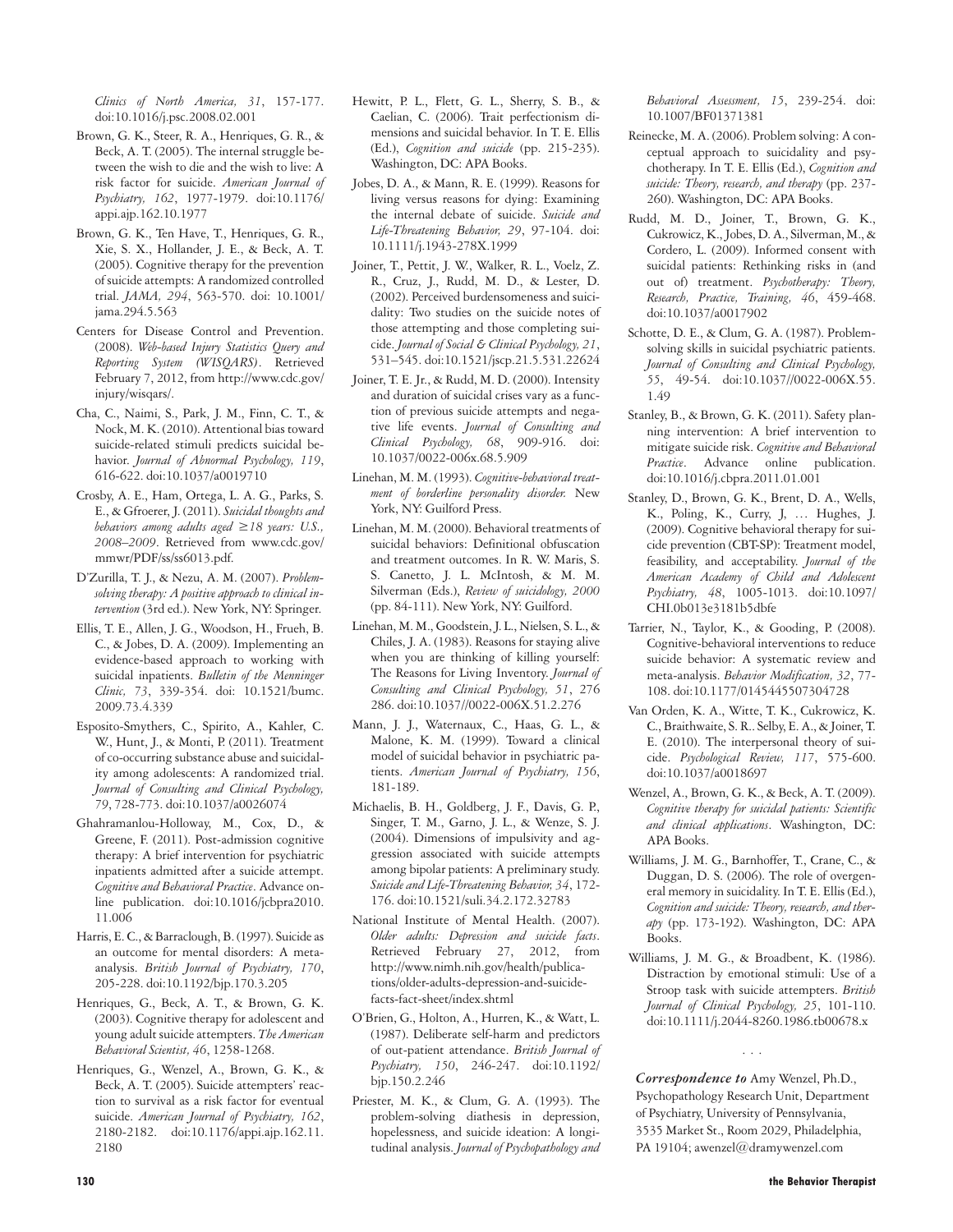## *SIG Spotlight*

## Women's Issues in Behavior Therapy SIG

Lindsay S. Ham, *University of Arkansas*

RaeAnn Anderson, *University of Wisconsin-Milwaukee*

**M** *ission of the SIG*: The Women's<br>
open to all ABCT members who<br>
are interested in women's issues. We are Issues in Behavior Therapy SIG is are interested in women's issues. We are committed to increasing women's participation in all levels of conference activity and in ABCT governance, to increasing knowledge and awareness of women's health and mental health issues, and to providing opportunities for women of ABCT to network with each other.

In line with our mission, the Women's SIG continues to be open to, support, and be committed to increasing women's involvement in ABCT as well as to disseminating knowledge related to women's issues. We remain an active SIG that has been a home to many of the trailblazing women in ABCT as well as future leaders. Two exemplars are J. Gayle Beck, Ph.D., and Debra A. Hope, Ph.D., both of whom have been active in our SIG and have served as President of ABCT. In 2006, SIG Leader Giao Tran, Ph.D., organized a dinner to honor past female presidents of ABCT. Those in attendance included Linda Carter Sobell, Ph.D. (1993-1994), Antoinette M. Zeiss, Ph.D. (1996-1997), Marsha M. Linehan, Ph.D. (2000-2001), Jacqueline B. Persons, Ph.D. (2002-2003), Patricia A. Resick, Ph.D. (2003-2004), J. Gayle Beck, Ph.D. (2004-2005), and Anne Marie Albano, Ph.D. (2006-2007). Historically, we have also held less formal activities such as SIG dinners, cocktail hours, and breakfasts to provide opportunities for SIG members to network with one another. Below we describe activities, awards, and ways to become involved in the Women's SIG this year. For more details regarding the SIG, these activities, and submission instructions, please see the Women's SIG website, https://sites.google.com/site/abctwsig/.

#### *ABCT SIG Poster Exposition (Due September 5, 2012)*

Each year our group takes part in the SIG Poster Exposition, an opportunity for the Women's SIG to encourage students and new members to get involved with ABCT and women's issues.

#### *SIG Student Poster Exposition Best Student Poster Award*

Graduate or undergraduate student female members whose posters are accepted for presentation at the SIG poster exposition may be considered for this award. The winner selected by the Poster Committee is awarded a certificate and a \$100 prize, in addition to being recognized at the annual Women's SIG meeting. In 2011, Katelyn Anderson of the University of Maryland was awarded the Best Student Poster Award for her poster entitled "Gender Specific Relationship Between Distress Tolerance and HPA Axis Response to Stress Among Adolescents."

#### *New Investigator Award and Student Researcher Award (Due November 1, 2012)*

These awards are given based on a sole or first author paper or conference talk that was published, accepted, or presented in the previous year. Priority is given to submissions that focus on research relevant to women's issues. Junior professional women who are no more than 5 years post-Ph.D. or other terminal degree may be considered for the New Investigator Award. Each of the winners selected by the Awards Committee is given a certificate of achievement and a monetary prize of \$100, and is recognized at the SIG meeting. This year's winner of the New Investigator Award is Dr. Danielle MacDonald of Ryerson University for her paper entitled "Impossible Bodies, Invisible Battles: Feminist Perspectives on the Psychological Research on Treatment of Eating Disorders in Queer Women" (doi:10.1080/10538720.2011.611100). The winner of the Student Researcher Award was Jennifer Milliken of the University of Wisconsin, Milwaukee, for her poster "Assessment of Emotional Response to Risk of Sexual Assault."

#### *SIG Leadership and Committees*

Another way to get involved in the Women's SIG is to join one of our committees or pursue a leadership position. We encourage SIG members, including students, post-docs, early career, mid-career, and latecareer to become involved. Students in particular can get involved in governance by becoming a student representative as well as in joining student-eligible committees. Of the 14 members of the Women's SIG current leadership and support team, 7 are students.

In addition to supporting research on women's issues, the Women's SIG is com-

| Type of Event                | Percentage<br>of Female<br>Participation<br>in 1998† | Percentage<br>of Female<br>Participation<br>in 2008†† | Direction<br>of Change |
|------------------------------|------------------------------------------------------|-------------------------------------------------------|------------------------|
| Workshop (leader)            | 45.2                                                 | 36.4                                                  | $-8.8$                 |
| Institute (leader)           | 41.7                                                 | 37.5                                                  | $-4.2$                 |
| Symposium Chair              | 45.5                                                 | 51.6                                                  | $+6.1$                 |
| Symposium Discussant         | 22.1                                                 | 30.6                                                  | $+8.5$                 |
| Symposium Paper First        |                                                      |                                                       |                        |
| Author                       | 45.5                                                 | 54.4                                                  | $+8.9$                 |
| Clinical Roundtable          |                                                      |                                                       |                        |
| Moderator                    | 20                                                   | 37.5                                                  | $+17.5$                |
| Clinical Roundtable Panelist | 33.3                                                 | 46.3                                                  | $+13$                  |
| Master Clinician Seminar     |                                                      |                                                       |                        |
| (leader)                     | 22.2                                                 | 28.6                                                  | $+6.4$                 |
| Poster Session First Author  | 59.8                                                 | 70.4                                                  | $+10.6$                |
| Panel Discussion Moderator   | 60                                                   | 63.2                                                  | $+3.2$                 |
| Panel Discussion Participant | 49.2                                                 | 40                                                    | $-9.2$                 |
| Program Committee Member     | 34.9                                                 | 60.9                                                  | $+26$                  |

*Table 1***. Women's Participation in AABT/ABCT in 1998 and 2008** 

†Data compiled by RaeAnn Anderson, M.S. ††Data compiled by Sandra Sigmon, Ph.D.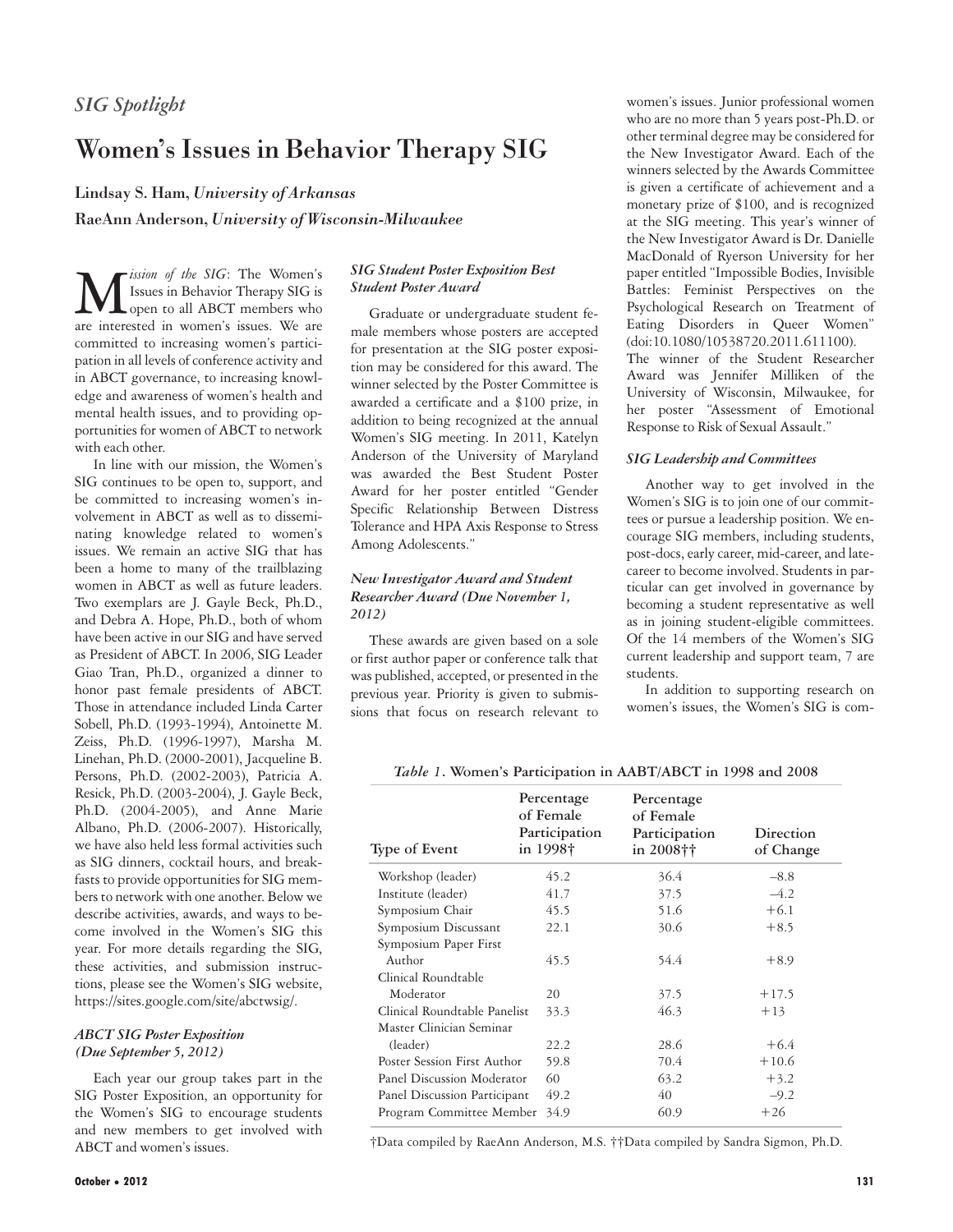mitted to advancing the careers of women in psychological science. Data gathered from the 1998 AABT and 2008 ABCT conference programs illustrate the areas where there is still room for improvement. Table 1 shows the percentage of women involved in various conference activities, spanning from poster presenters to program committees and workshop leaders, at each time point. In addition, the change in the proportion of women involved in each role across the 10 year period is presented. Women are particularly underrepresented in some of the most valued or prestigious activities that require years of professional experience, such as master clinician seminars and institute leaders. However, as of 2008, women are particularly well represented in first authorship of posters, symposium participants, and in Program Committee involvement. Women's participation continues to grow in these areas, although women's participation is not increasing in positions that require the most years of experience and/or prestige. A goal of our SIG is to advance the careers of those both groups of women, current experts, and new professionals.

We hope you will join us for our annual SIG meeting at ABCT in November, and begin or continue your involvement in the Women's SIG. To join or to renew your annual membership (Full member: \$16; Student member: \$8), you may use PayPal online or send payment to the Treasurer, Dr. Jillian Shipherd (https://sites.google.com /site/abctwsig/home/membership for information about both options).

#### **Women's Issues in Behavior Therapy Special Interest Group:**

- https://sites.google.com/site/abctwsig/
- abctwomenssig@gmail.com

## *Professional Issues*

# Ethical Issues in Disaster Response: Doing No Harm, Doing Some Good

Lawrence B. Rosenfeld and Stuart Rennie, *University of North Carolina at Chapel Hill*

dyances in communication provide<br>greater and more rapid knowledge<br>ever before available Regardless of where greater and more rapid knowledge of disasters around the globe than ever before available. Regardless of where they occur—whether New York City in 2001 or Haiti in 2010—the usual response is a great mobilization of human and other resources to the affected area. However, given that societies and individuals affected by disasters are in a position of acute and often extreme vulnerability, and responses to disasters may have many different motivations and take different forms, it is important that disaster responses should be conducted ethically as well as efficiently. In what follows, we examine the question of what makes the conduct of disaster response ethical.

Although people may be genuinely motivated to help in disasters—including trained disaster relief workers and mental health professionals, and untrained citizens with a desire to relieve the suffering of others—without proper preparation, including ethics, there is a risk that their response may be guided by seemingly less-than-ethical considerations, such as the type of disaster. For example, disaster helpers appear to be more willing to help in a natural disaster than a complex one (i.e., a disaster of human design, such as terrorism and genocide). From their survey of more than 6,000 health care workers in New York City, Iserson and his colleagues (2008) found that the willingness to work ranged from a high of 84% during a mass casualty incident to a low of 48% during a SARS outbreak. In addition, they found that 83% of physicians and nurses said they would help after a natural disaster, 67% after an explosion, 59% after a chemical incident, 56% after a biological incident or contagious epidemic, and 52% after a radiological event.1

As reported by Iserson et al. (2008), reasons to help include (a) adherence to a professional codes of ethics, (b) personal religious values that reinforced the professional ethical codes, and (c) thinking that choosing not to work would impose an unfair burden on coworkers. Reasons to limit or avoid help included the high risk to self and, concomitant with that, the risk to the helper's family should anything happen to the helper. The variability in responses leads to the question, *What does it mean to be ethical?*

#### **Ethics and Ethical Behavior**

"Ethical," as a general concept, refers to value judgments concerning right and wrong, or good and bad, in human conduct (Zalta, 2008). Behavior is ethical to the extent it reflects accepted principles or a moral code guiding the practice of a particular profession—which is not to imply that this is always a self-conscious or intellectual process, but is often the result of good habits that are barely noticed and hardly scrutinized.

Ethical standards may be viewed two ways. First, they may be viewed as relative, as adjusting with changes in a community's standards; hence, ethical decisions are neither categorically "right" nor "wrong," but exist on a continuum from clearly ethical to clearly unethical. From this perspective, ethical standards are a product of the culture, which means they may change over time, and be interpreted differently by different members of the culture. Of course, this position is problematic; for example, ethnic cleansing may be deemed acceptable simply because a culture accepts it as normative (Etkin & David, 2007).

 $1$  Differential willingness to help also can be found among disaster donors. News media, governments, UN agencies, NGOs, and the private and public sectors respond more generously to natural disasters than to complex ones, such as war and internal conflicts, because natural disasters can occur suddenly anywhere in the world, so everyone is vulnerable, and because with a natural disaster cause and blame cannot be attributed to people, although the outcomes may be (Spiegel, 2005, p. 1917). Christie, Asrat, Jiwani, Maddix, and Montaner (2007) observed that international funding in response to a natural disaster (the 2004 tsunami) far exceeded that for a complex disaster (the HIV/AIDS epidemic in developing countries), despite the latter being responsible for 14 times more deaths during the same year.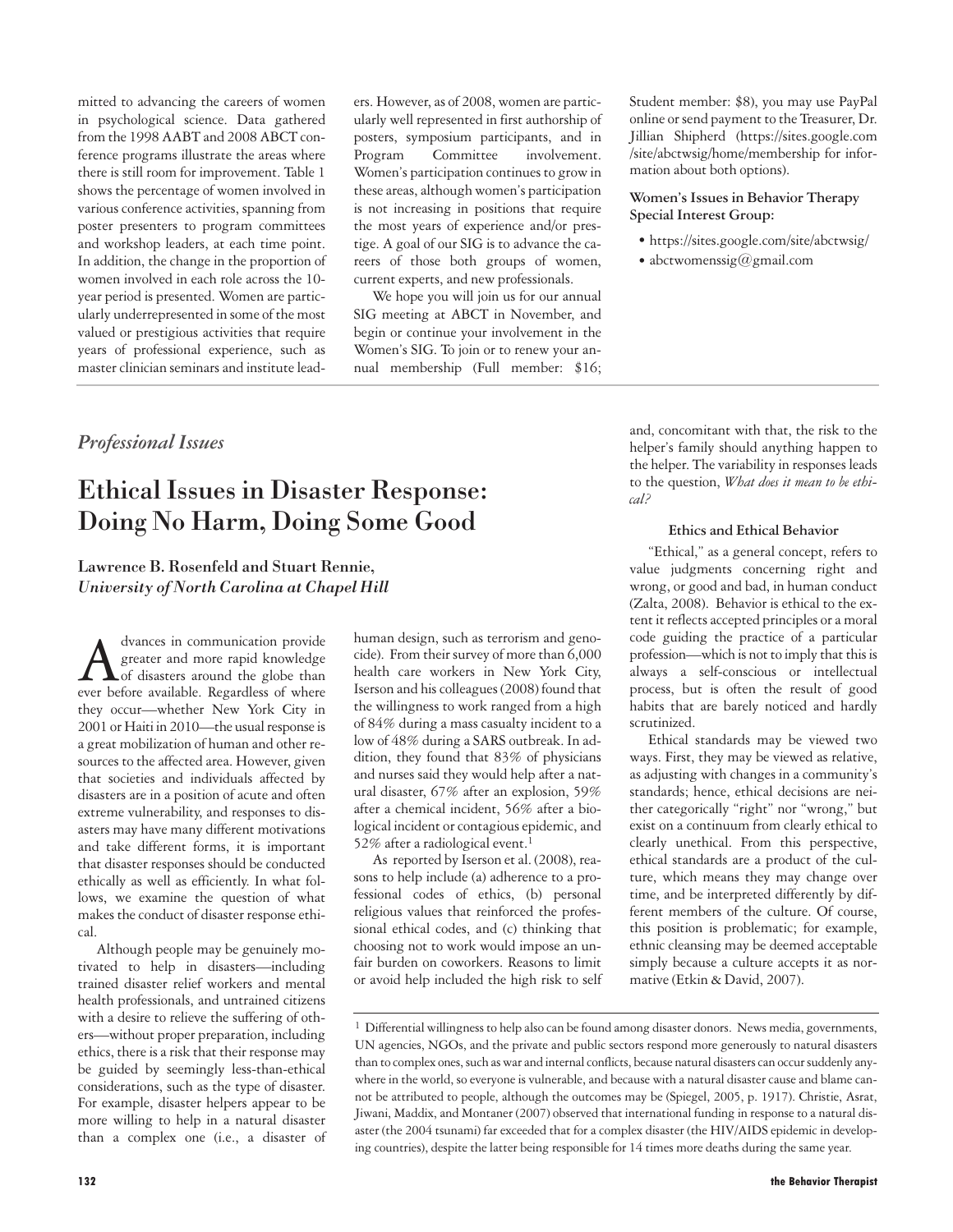Second, ethical standards may be viewed as universal or objective principles that supersede cultural and individual differences. For example, Dunfee and Strudler (2000) suggested two principles—to respect the dignity of all human beings and to respect human autonomy—and the Code of Conduct for the International Red Cross and Red Crescent Movement (International Committee of the Red Cross, 1994) offers a third: human suffering must be alleviated whenever it is found. However, arguing for universal or objective principles is as controversial as ethical relativism: it is unlikely that there are trans-cultural ways of understanding concepts such as dignity, and a claim to a "universal" or "objective" principle may merely be the application of unexamined ethnocentrism.

Ultimately, disaster helpers pick and choose from among a variety of possibilities of what principles will guide their own actions and will serve as the criteria for judging their own behavior. From their survey of physician and nurse disaster helpers, Iserson et al. (2008) concluded:

The decision to stay or leave will ultimately depend on individuals' risk assessment and their value systems. Professional ethical statements about expected conduct establish important professional expectations and norms, but each individual will interpret and apply them according to his or her own situation and values. (p. 351)

#### **Schemas for Guiding Ethical Decision Making**

Useful resources exist for guiding ethical decision making, for addressing the question: How can we minimize harm while doing some good? To help answer this question, we focus on three very different, albeit not necessarily conflicting, perspectives. First, we examine practical, situational concerns that may influence a disaster helper's ethical decision making. Second, we consider the potential role of the code of ethics of a disaster helper's professional organization in her or his ethical decision making. And third, we evaluate how three different value systems interact and balance to create ethical principles and, from them, ethical behavior.

#### *Situational Concerns*

This first schema, a practical one, underscores four considerations of the disaster situation that impact the judgment regarding whether something a disaster helper does is ethical or not. The first is the *means or methods*

used to enact the practice or behavior, such as whether the disaster helper uses Psychological First Aid or some other crisis intervention. This consideration includes attention to whether what is done is evidence based or not, that is, the extent to which the helper can justify what she or he does as the "right" intervention.

The second consideration concerns the *ends or goals* of the behavior, what the helper hopes to accomplish with what he or she is doing. Is the goal to help the survivor feel safe and secure, to ventilate and validate his or her experience, and predict and prepare for the future—three goals of crisis intervention (Young, 1998)? This would mean that appropriate behavior may include helping a family leave its damaged home or obtaining medical assistance, helping them feel safe and secure, encouraging them to talk about their important concerns and validating what they say, aiding them in setting small, achievable daily goals and exploring options for rehabilitation, and helping them predict and prepare for the postdisaster period (Rosenfeld, Caye, Lahad, & Gurwitch, 2010).

The third consideration focuses on the *motives or intentions* of the disaster helper enacting the behavior, his or her personal reasons for doing what he or she is doing. Personal motivation may include tangible rewards, such as receiving pay, or intangible

rewards, such as the pleasure derived from helping others. Motives differ from goals; for example, while deriving pleasure from helping others may be the motivator, this could be expressed in pursuing different goals, such as "to reunite the survivor with her family" or "to focus the survivor on achieving daily tasks, such as eating and drinking."

The fourth consideration, the *consequences or effects* of the behavior in question, has three subcomponents. The first is the consequences for the disaster survivors, which includes assessing the goals of nonmaleficence and beneficence—"balancing the risks of doing nothing and doing harm" (Reitman, 2006, p. 115)—and balancing "survivors' abilities, resources and strengths and the need for support and assistance" (United Nations, 1997, p. 85).

The second subcomponent is the consequences for the disaster helper. For example, Levy (2008), reflecting on his work as a Red Cross disaster helper for victims of Hurricane Katrina, noted how he became reacquainted with the power of reflective listening, learned about the greatly expanded role therapy plays in a disaster situation compared to usual circumstances, and recognized how he took for granted community services, such as garbage collection, phone service, and the school system.

#### *Table 1***. Website Addresses of Professional Organizations' Codes of Ethics**

**American Academy of Psychiatry and Law: Ethical Guidelines** (2005) http://www.aapl.org/pdf/ETHICSGDLNS.pdf

**American Medical Association: Principles of Medical Ethics** (2001) http://www.ama-assn.org/ama/pub/physician-resources/medical-ethics/code-medical-ethics/ principles-medical-ethics.shtml

**American Nurses Association** (2001) http://nursingworld.org/MainMenuCategories/EthicsStandards/CodeofEthicsforNurses

**American Psychiatric Association: Psychiatry Ethics** (2001) http://www.psych.org/MainMenu/PsychiatricPractice/Ethics/ResourcesStandards.aspx

**American Psychological Association: Ethical Principles of Psychologists** (2010) http://www.apa.org/ethics/code/index.aspx

**Code of Conduct for the International Red Cross and Red Crescent Movement and Non-Governmental Organisations (NGOs) in Disaster Relief** (1994) http://www.ifrc.org/Docs/pubs/disasters/code-conduct/code-english.pdf

**Ethical and Religious Directives for Catholic Health Care Services** (2001) http://www.usccb.org/bishops/directives.shtml

**Ethical Standards for School Counselors**(2004) http://www.schoolcounselor.org/files/ethical%20standards.pdf

**National Association of Social Workers: Code of Ethics** (2008) http://www.socialworkers.org/pubs/code/code.asp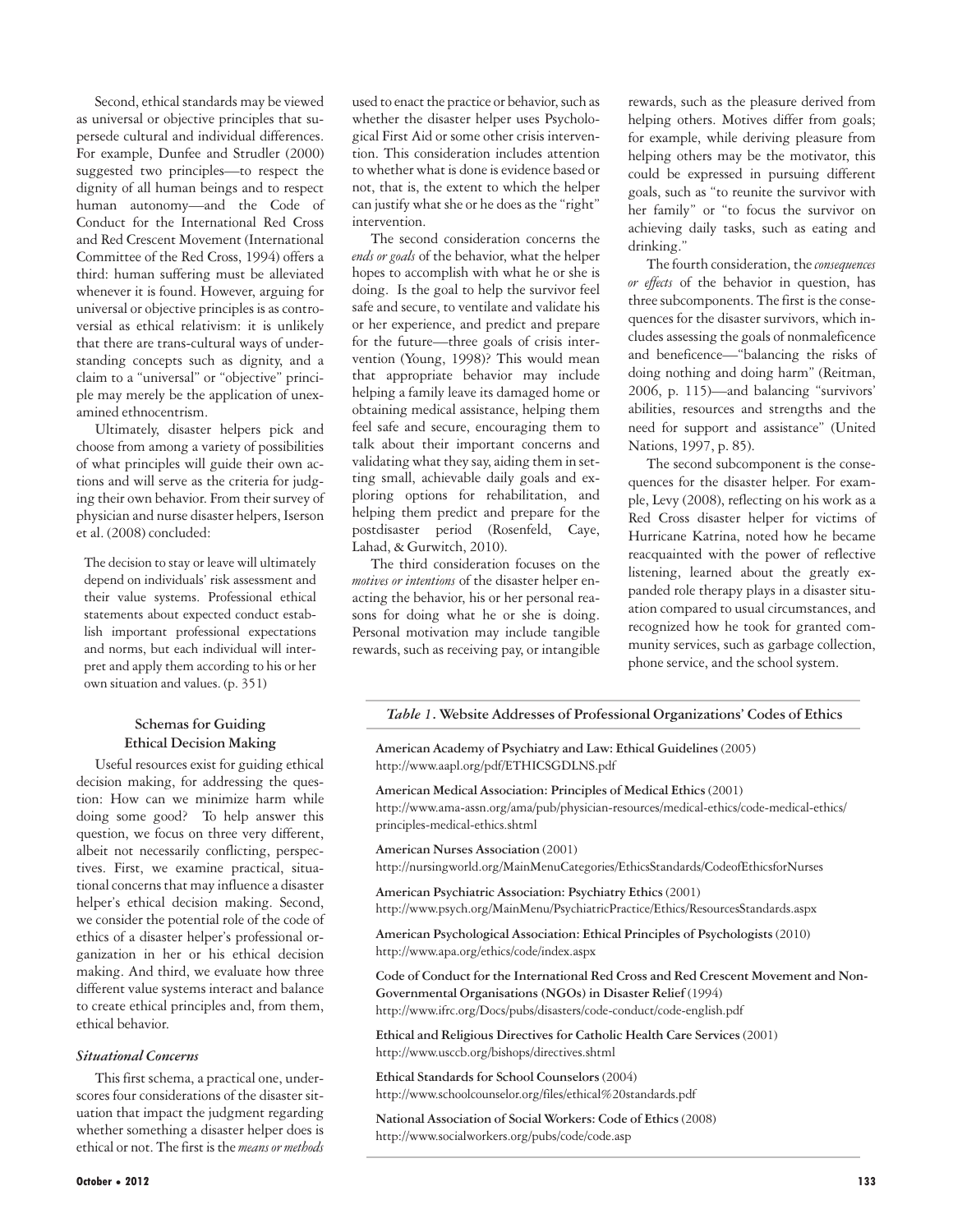The third subcomponent considers the consequences for the larger social community. For example, the United Nation's (1997) publication, *Disaster Management Training Programme, Trainer's Guide*, highlights the positive effects disaster relief work may have on how the "international community conceives of its rights and obligations to protect affected people" (p. 37). On the other hand, inappropriate assistance may undermine local initiatives and delay "recovery of the normal economic systems within the community" (p. 104), or fail to plan for sustaining positive interventions (Rennie & Behets, 2006).

#### *Professional Organizations' Codes of Ethics*

The second schema useful for guiding a disaster helper's ethical decision making focuses on professional organizations' codes of ethics, written to steer the behavior of members of the organization. A professional organization develops a code of ethics to allow it to create a coherent set of policies and procedures, present an agreed upon and ethical base for action, and help guide the various elements in disaster planning and implementation. Unfortunately, as Grimaldi (2007) points out, "the code of ethics for most healthcare professions is somewhat ambiguous" (p. 163). Table 1 presents the website addresses of a variety of professional organizations' codes of ethics.

*American Psychological Association*. The American Psychological Association offers 10 ethical standards, 3 of which may be used directly to guide the behavior of disaster helpers (American Psychological

Association Ethical Principles of Psychologists, 2010). For example, Standard 2: Competence, indicates that "psychologists provide services . . . with populations and in areas only within the boundaries of their competence," and

"in emergencies, when psychologists provide services to individuals for whom other mental health services are not available and for which psychologists have not obtained the necessary training, psychologists may provide such services in order to ensure that services are not denied [i.e., denying services is worse than providing what might well be inadequate services]. The services are discontinued as soon as the emergency has ended or appropriate services are available."

Standard 3: Human Relations, indicates that "psychologists do not engage in unfair discrimination based on age, gender, gender identity, race, ethnicity, culture, national origin, religion, sexual orientation, disability, socioeconomic status, or any basis proscribed by law," and "take reasonable steps to avoid harming their clients/patients . . . and to minimize harm where it is foreseeable and unavoidable." Finally, Standard 4: Privacy and Confidentiality, states that "psychologists have a primary obligation and take reasonable precautions to protect confidential information." The remaining ethical standards address issues associated with advertising, record keeping, education, research, assessment, and therapy (which focuses primarily on avoiding unethical relationships with clients).

*International Federation of Red Cross and Red Crescent Societies*. The International Federation of Red Cross and Red Crescent Societies provides the most specific list of disaster-related ethical standards (Code of Conduct for the International Red Cross and Red Crescent Movement and Non-Governmental Organisations [NGOs] in Disaster Relief, 1994), which is not surprising given its exclusive focus. The standards relate to ethical behaviors both for disaster helpers interacting with individual survivors/clients, and for interacting with communities:

*Code of Conduct No. 1*. The Humanitarian imperative comes first.

The right to receive humanitarian assistance, and to offer it, is a fundamental humanitarian principle which should be enjoyed by all citizens of all countries . . . . *Code of Conduct No. 2*. *Aid is given regardless of the race, creed or nationality of the recipients and without adverse distinction of any kind. Aid priorities are calculated on the basis of need alone*.

Wherever possible, we will base the provision of relief aid upon a thorough assessment of the needs of the disaster victims and the local capacities already in place to meet those needs. . . . Human suffering must be alleviated whenever it is found; life is as precious in one part of a country as another. Thus, our provision of aid will reflect the degree of suffering it seeks to alleviate.



*Fig. 1*. Model of the relationship of three values to ethical behavior. Adapted from Tuohey (2007).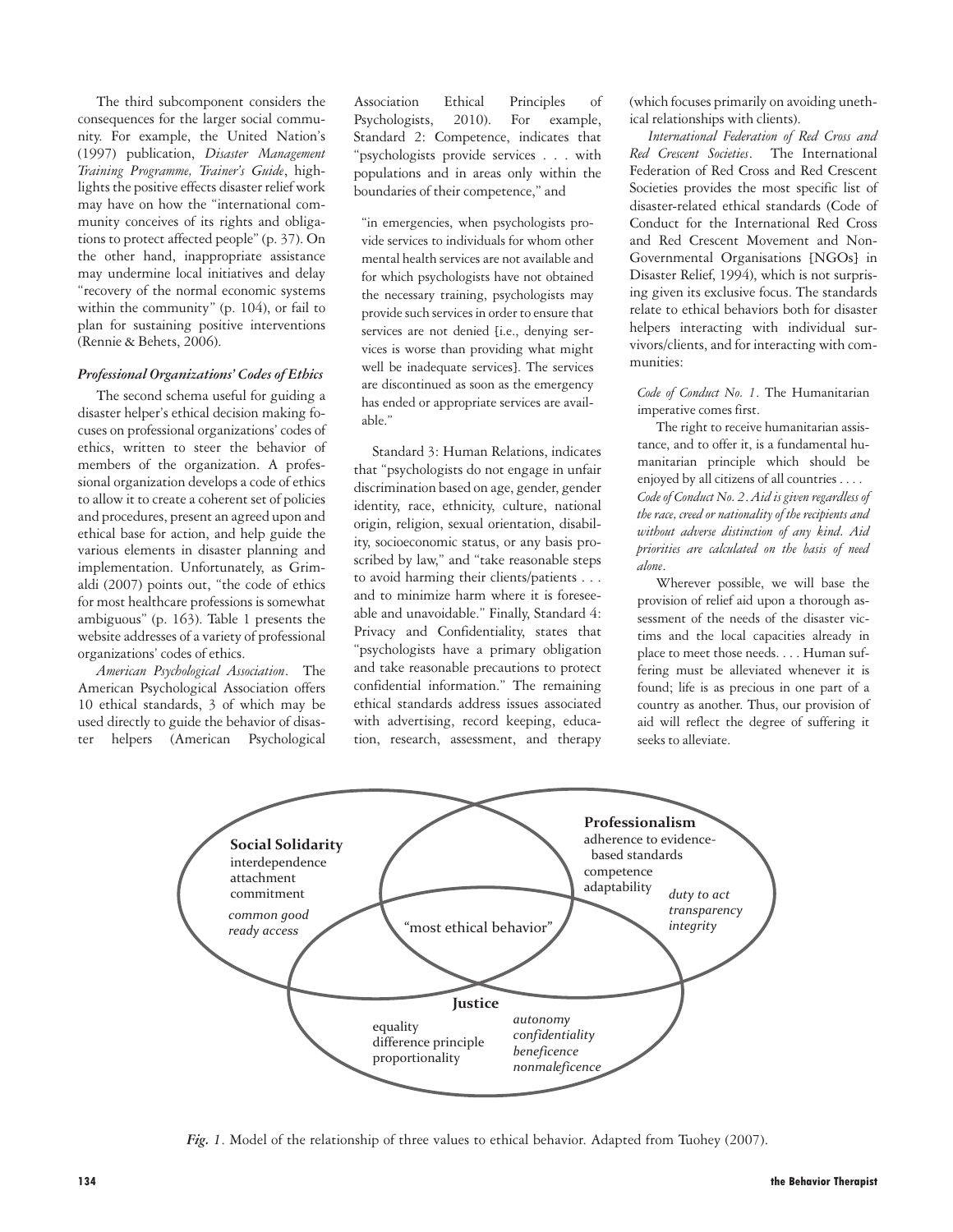#### *Code of Conduct No. 6. We shall attempt to build disaster response on local capacities*.

All people and communities—even in disaster—possess capacities as well as vulnerabilities. Where possible, we will strengthen these capacities by employing local staff, purchasing local materials and trading with local companies. Where possible, we will work through local NGHAs as partners in planning and implementation, and cooperate with local government structures where appropriate.

The remaining parts of the code are: Code 3, "Aid will not be used to further a particular political or religious standpoint"; Code 4, "We shall endeavour not to act as instruments of government foreign policy"; Code 5, "We shall respect culture and custom"; Code 7, "Ways shall be found to involve programme beneficiaries in the management of relief aid"; Code 8, "Relief aid must strive to reduce future vulnerabilities to disaster as well as meeting basic needs"; Code 9, "We hold ourselves accountable to both those we seek to assist and those from whom we accept resources"; and Code 10, "In our information, publicity and advertising activities, we shall recognise disaster victims as dignified humans, not hopeless objects."

The two codes of ethics detailed here, from the American Psychological Association (APA) and the International Federation of Red Cross and Red Crescent Societies (IFRCRCS), as well as others from organizations listed in Table 1, have many similarities (see Grimaldi, 2007, for an analysis of the codes of ethics from the American Medical Association and the American Nurses Association). For example, all of them insist that disaster helpers only provide services within their range of competency (although the APA allows for exceptions), and that conversations with disaster survivors be kept confidential. All state that mental health practitioners have the ethical obligation to *first do no harm*.

Although the codes have similarities, each differs, reflecting the particular interests of the organization. For example, the APA code offers much more guidance in areas given little attention by other codes, such as ethical conduct associated with record keeping, advertising, and carrying out research. The IFRCRCS code is most different from the others, relating each standard of ethical conduct specifically to the disaster situation, something handled briefly, if at all, by other codes. Regardless of problems with operationalizing principles and directives, a disaster helper's professional organizational association provides her or him with guidelines—albeit often vague—for how to avoid harm while doing some good, for behaving ethically when serving as a helper.

#### *Value Systems, Ethical Principles, and Ethical Virtues* **<sup>2</sup>**

A third schema useful for guiding a disaster helper's ethical decision making in a disaster context takes a different approach than the other two, acknowledging that the various elements that make up ethical behavior are in a dynamic balance, a balance that is constantly shifting, depending on the changing circumstances a disaster helper may encounter. The three values, as described by Tuohey (2007), are *social solidarity, professionalism*, and *justice*. Figure 1, adapted from Tuohey, depicts the three values, some of the characteristics of each, and their overlapping structure.

*Social solidarity*, according to Tuohey (2007, p. 23), is a "value that refers to the bonds that unify a community, as well as to the structures, such as schools and organizations, that support and maintain those bonds." Three characteristics of social solidarity (listed in Figure 1) are *interdependence*, both with and among others; *attachment*, having to do with interest in others and their concerns; and *commitment*, including support for the social structures that make social life possible. Two ethical principles derived from these characteristics are *common good*, the conditions such as health care, housing, and food, that each person and groups of persons need to live a full and productive life, and *ready access* to public services, so as to be able to receive health care and basic necessities such as food and shelter, with relative ease, or at least without bureaucratic obstacles.

A disaster helper for whom social solidarity is a highly important value will fervently believe that it is important for members of a community to be interdependent, that they should have an interest in each other and each other's concerns, and that it is important to work hard to support people's ready access to public services, so as to be able to receive health care and basic necessities such as food and shelter, with relative ease.

*Professionalism* "refers to the importance of maintaining the competence, performance measures, and social contribution of groups, organizations, and professions upon which society depends" (Tuohey, 2007, p. 24). Included in this category are disaster helpers, as well as others who need to maintain a high level of professionalism to ensure mitigation of a disaster's impact, such as a community's police, firefighters, carpenters, electricians, and sanitation engineers. "The value of professionalism, which means more than 'being a professional,' refers to the importance of maintaining the competence, performance measures, and social contribution of groups, organizations, and professions upon which society depends" (p.  $24$ 

Three characteristics of professionalism (listed in Figure 1) are *adherence to evidencebased standards*, which means that a disaster helper's actions are supported by evidence for their usefulness and are accepted by the professional community; *competence*, including both knowledge and skills (Everly, Hamilton, Tyiska, & Ellers, 2008, argue that specialized training in disaster mental health services is *requisite* to working as a disaster helper); and *adaptability*, the ability to adjust competencies, standards, and practices to the particular disaster circumstances. Three ethical principles derived from these characteristics are the *duty to act*, the obligation to perform one's professional duties without inducement; *transparency*, being open regarding one's actions; and *integrity*, the need to act with honesty, reliability, and fairness, and being willing to be held accountable to explain one's actions.

A disaster helper for whom professionalism is a highly important value will strive to adhere to evidence- or experience-based standards that are verifiable or accepted by her or his professional community, will work hard to ensure that she or he has both the knowledge and skill necessary to behave competently, and will consider it important to be adaptive, adjusting competencies, standards, and practice to the challenges of the particular disaster.

Finally, the value of *justice* relates to the "fundamental commitment that individuals have toward one another" (Tuohey, 2007, p. 24) to behave in ways that make social life possible. This commitment makes social solidarity possible, and energizes professional decision making. Unless members of a community behave in ways that ensure that "right relationships" exist between and among individuals and groups, the quality of social life is greatly reduced. In Figure 1, three characteristics of justice are depicted:

<sup>2</sup> The term "ethical virtues," rather than the more common "ethical behavior," is being used here partly because virtues encompass both outward behavior and intention, and also because they link what we say here with an ethical theory (or field of theories) called virtue ethics (Crisp, 2010; Zachar, 2006).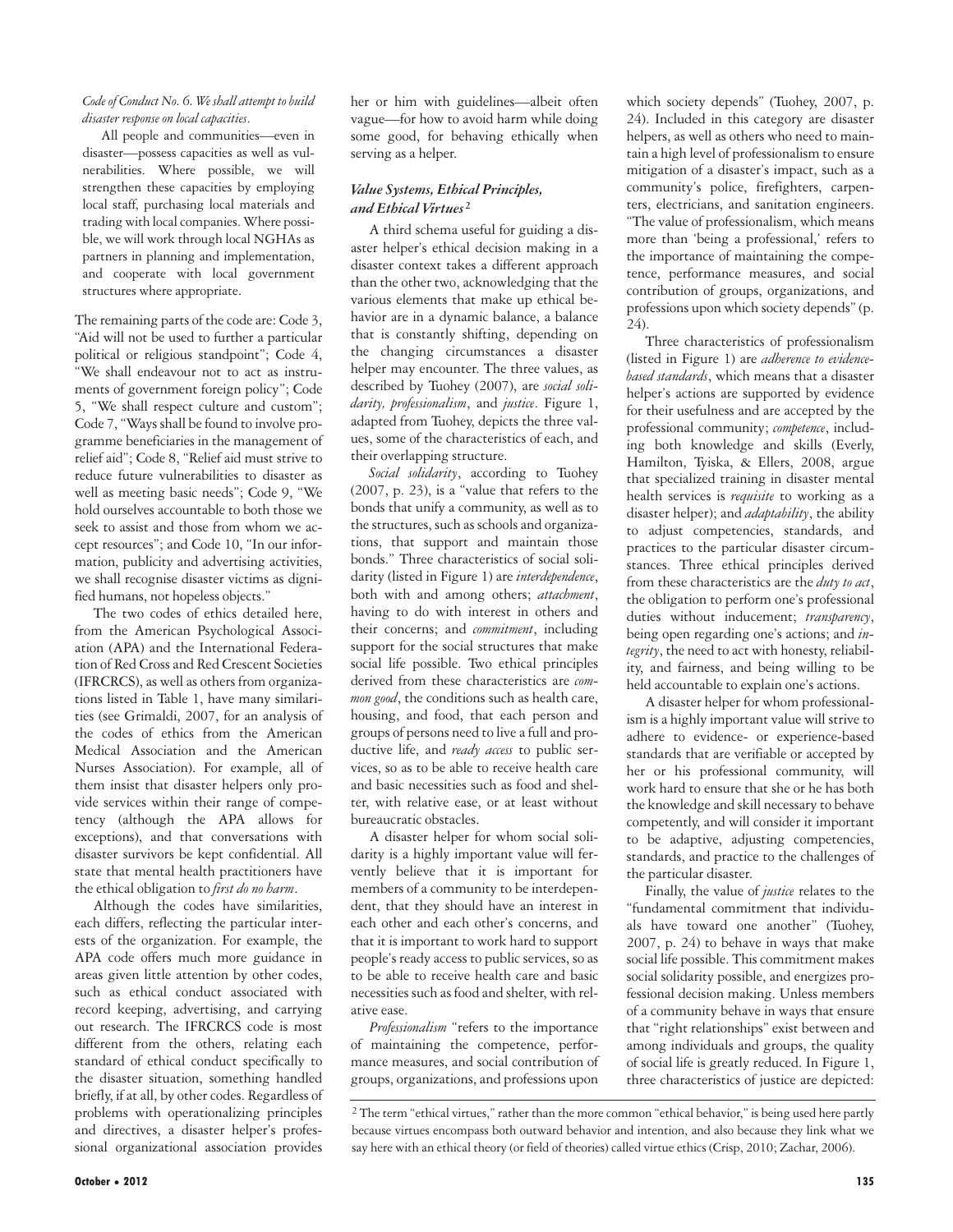*equality*, the avoidance of bias; the *difference principle*, which guides helpers to show some preference to the most vulnerable members of society; and *proportionality*, which makes salient consideration of the tensions that can arise between the liberty of the individual, the needs of society, and the standards of a profession. Four ethical principles are linked to these three characteristics: *autonomy*, respect for the individual and her or his claims and aspirations; *confidentiality*, the protection of an individual's privacy; *beneficence*, the obligation to provide for the good of others; and *nonmaleficence*, the obligation not to harm self or others.

A disaster helper for whom justice is a highly important value will strive to treat people equally, without bias, while simultaneously giving preferential treatment to society's most vulnerable members. In addition, this disaster helper will endeavor to ensure confidentiality and to protect each individual's privacy.

*Problems within the three values.* While all the characteristics drawn from the three values and their associated principles may be judged as important, each has its own special problems. For example, the first characteristic of professionalism, adherence to evidence-based standards, is often a sticking point because it raises a question disaster helpers are usually reluctant to pose: What evidence is there that what I do has benefit—and if there is an absence of evidence that what I do is beneficial, should I use it? Lohr, Devilly, Lilienfeld, and Olatunji (2006) argued that to use anything but well-supported therapies is inherently unethical (although defining "well-supported" is notoriously difficult). From their review of the evidence available for a wide range of interventions, they concluded that "there appears to be substantial evidence to consider CBT as an efficacious treatment for trauma-related disorders" (p. 31); in addition, evidence is ambiguous or not compelling for many interventions, such as Traumatic Incident Reduction, and evidence of harm is available for some, such as Critical Incident Stress Debriefing. Are disaster helpers, therefore, limited to Psychological First Aid for crisis intervention, and to CBT for post-crisis intervention, because other therapeutic approaches have little evidence for their efficacy?

Although "evidence-based standards" often is defined in terms of the evidence available for a particular intervention, alternative perspectives exist. In an attempt to move away from reviewing particular interventions and, instead, uncovering what characteristics useful interventions share, Hobfoll and his colleagues (2007), who formed a worldwide panel of experts on the study and treatment of disaster survivors, came to agreement on intervention principles, not specific intervention approaches. They argued that interventions are useful to the extent that they promote five outcomes: (a) a sense of safety (people who can maintain a relative sense of safety fare better; for example, they have a lower risk of developing PTSD, and this is true even when threat continues); (b) calming (extremely high levels of emotionality, especially if prolonged, can lead to a variety of problems, such as panic attacks, that foreshadow even greater problems in the months to follow, such as depression); (c) a sense of self-efficacy and community efficacy (it is important for people to feel that their actions and beliefs, and being a member of a competent community, will lead to positive outcomes; otherwise, an attitude of "can't do" stymies effective responses); (d) a sense of connectedness (social support and attachment to loved ones and social groups combats stress and trauma by providing a variety of means of coping, such as help with problem solving, emotional understanding and acceptance, and normalization of feelings); and (e) a sense of hope (people who remain optimistic are more likely to have favorable outcomes after a disaster—hope counters the feeling that the world is shattered and broken, a feeling that leads to despair). These five principles of effective interventions, the authors argued, "apply to all levels of intervention, from those focusing on the individual to those that are broadly community based" (p. 300). Of course, Hobfoll and his colleagues may merely be sidestepping the issue of determining if an intervention is useful by changing the question from, "Is X intervention efficacious?" to "Does X intervention promote the five outcomes?" To claim that interventions are useful to the extent that they promote these five outcomes, one may ask the same old question: How do you know they promote those outcomes (i.e., where is your evidence)?

*Problems balancing the three values*. Besides the problems and tensions *within* each of the three values, such as the example of selecting the best intervention to use, there are tensions *among* the three values. Given the disaster situation—for example, widespread destruction of property, sudden occurrence, large numbers of people affected, suffering that cannot be alleviated without assistance (see Rosenfeld et al., 2010, for a discussion of the defining elements of a disaster)—a disaster helper is compelled to make choices, and those choices have an ethical dimension. For example, what happens when a disaster helper is confronted with a situation in which a community shows signs of being corrosive (i.e., people are split into factions that work against each other—see Erikson, 1994), has damages that require a wide variety of helper skills, and which has diverse populations hit equally by the disaster? A disaster helper (a) who holds social solidarity as highly important and believes it essential for members of a community to be interdependent, and (b) who holds professionalism also as important and wants to ensure that she or he has all the skills necessary to behave competently, and (c) who holds justice as highly important and wants to treat people equally and without bias while also giving preferential treatment to the community's most vulnerable members, will need to decide what to do first, and this decision will reflect the helper's attempt to balance the three values—at this moment, in this instance. How the values are balanced will reflect the helper's "ethical hierarchy," her or his ordering of the "good choices" in this situation.

In the end, the "most ethical behavior" balances the three values: social solidarity, professionalism, and justice. The balance is dynamic, that is, the three values often are in tension with one another—a tension that is to be expected—and the balance depends on the characteristics of the disaster, the helper, the code of ethics of her or his professional organization, and the social and cultural context within which the helper works.

Figure 1 makes the relationship among the three values clearer. Note that the center of the figure has the words "most ethical behavior" in quote marks, a change from Tuohey's (2007) model. What is important to realize is that different people may agree in broad terms about what constitutes ethical behavior, but when it comes to looking at a specific example they may disagree; also, the balance among the three values may be different for different people (e.g., some may think that the value of social solidarity is more important than professionalism when assessing the ethical dimension of behavior).

#### **Situational Concerns, Professional Codes of Ethics, and the Values of Social Solidarity, Professionalism, and Justice: What Constitutes (Un)ethical Behavior?**

When assessing whether a disaster helper is behaving ethically, few would argue against the importance of taking into account the situational constraints of a dis-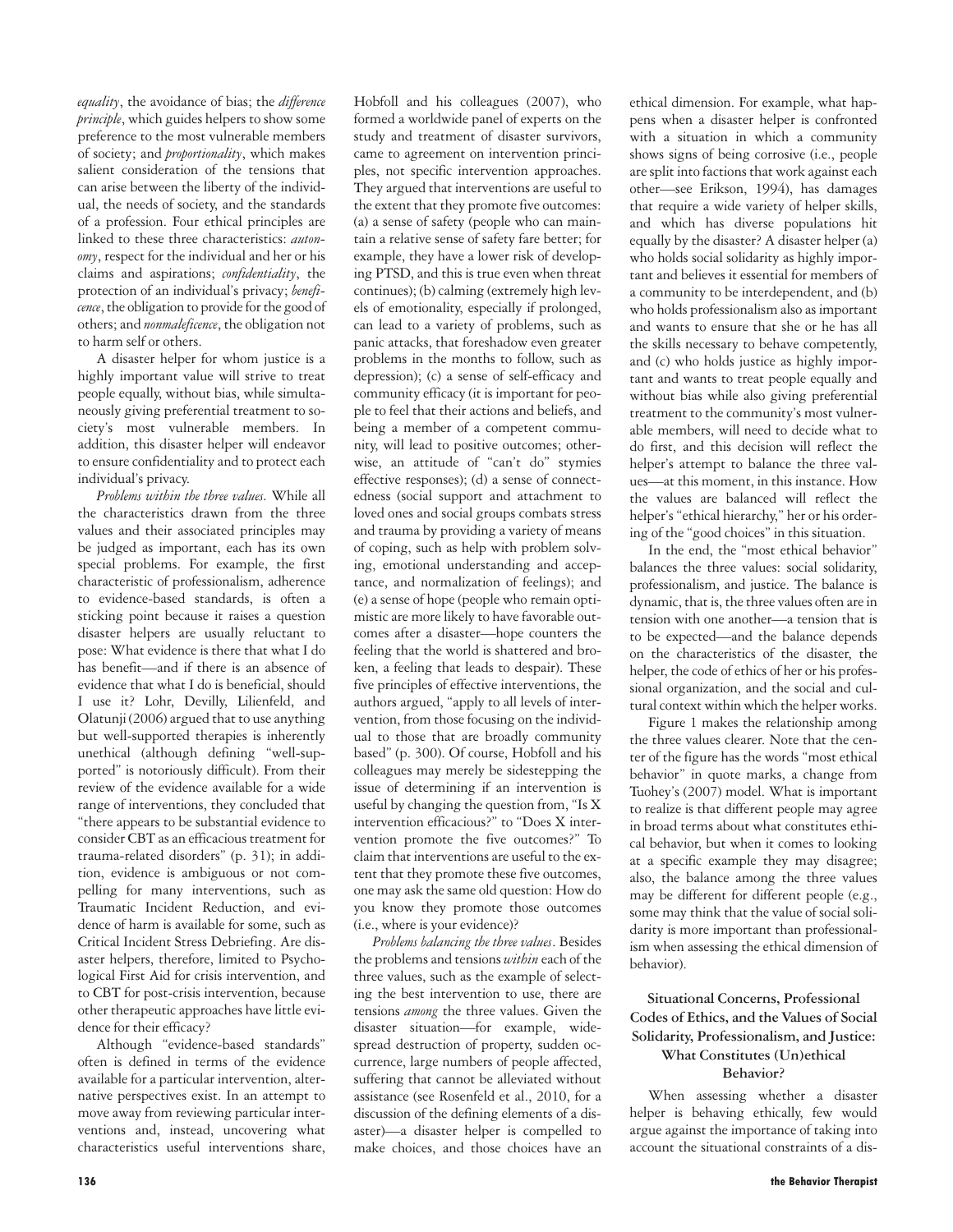aster situation, the ethical code of her or his professional organization, and the characteristics and principles of the values of social solidarity, professionalism, and justice. An individual disaster helper's ethical behavior, however, like other kinds of behavior, is some combination of being reflective and impulsive: whatever the behavior, it reflects who the person is—training, experience, understanding of the disaster situation, ethical concerns and considerations—what the situation demands—the extent of damage, the immediacy of medical and technological needs, the predictable dangers in the developing situation, the availability of resources—and the likely outcomes given different courses of action. Judgment will need to find some common ground between the loose standards of ethical relativism and the strict bases of ethical universality.

As people adapt to different situations they make judgments about which of their ethical principles—whether considering practical situational concerns, their professional organization's code of ethics, or the weighting of values associated with social solidarity, professionalism, and justice—are more important than others *in this instance*. In the end, what anyone does is the result of a balancing act, of pitting one "good reason" against another "good reason." Therefore, in the final analysis, people (almost) always behave ethically—at least from their own perspective—all an observer needs to know is which ethical principles are guiding them. "Ethical lapses," Marcia Angell, Editor-in-Chief of the *New England Journal of Medicine* from 1988–2000, reminds us, "are almost never cases of bad people, doing bad things, for no good reason. More often they are good people, doing bad things, for good reasons" (quoted in Sodeke, 2005).

For each disaster helper, the "final test" of one's ethics is not memorization of the code of ethics of one's professional organization, or whether the individual understands how the characteristics of various values lead to particular ethical principles, which in turn require specific behaviors. Rather, the final test is how the helper balances the variety of ethical principles and concerns that are of importance to her or him in response to what is confronted in the field. Each helper should consider the following questions as she or he comes to understand what constitutes ethical behavior:

- Which principles are most important to the helper?
- Under what circumstances does the helper's hierarchy of ethical principles

change? How does the helper balance the myriad of ethical principles and concerns?

• Has the helper ever behaved in a way that, upon reflection, struck her or him as unethical? What motivated the helper's behavior in the first place? What will the helper do next time?

#### **References**

- American Psychological Association. (2010). *Ethical principles of psychologists and code of ethics*. Retrieved from http://www.apa.org/ethics/ code/index.aspx
- Christie T., Asrat, A.A., Jiwani, B., Maddix, T., & Montaner, J.S. (2007). Exploring disparities between global HIV/AIDS funding and recent tsunami relief efforts: An ethical analysis. *Developing World Bioethics, 7*(1), 1-7.
- Crisp, R. (2010). Virtue ethics and virtue epistemology. *Metaphilosophy, 41*(1-2), 22-40.
- Dunfee, T. W., & Strudler, A. (2000). Moral dimensions of risk transfer and reduction strategies. In A. Kreimer & M. Arnold (Eds.), *Disaster risk management—Series no. 2: Managing disaster risk in emerging economic* (pp. 109-120). Washington DC: World Bank.
- Erikson, K. (1994). *A new species of trouble: Explorations in disaster, trauma, and community*. New York, NY: W. W. Norton.
- Etkin, D., & Davis, I. (2007, May 30). *The search for principles of disaster management.* Working paper. Ontario, Canada: York University.
- Everly, G.S., Jr., Hamilton, S.E., Tyiska, C.G., & Ellers, K. (2008). Mental health response to disaster: Consensus recommendations: Early Psychological Intervention Subcommittee (EPI), National Volunteer Organizations Active in Disaster (NVOAD). *Aggression and Violent Behavior, 13*, 407–412.
- Grimaldi, M. E. (2007). ETHICS: Ethical decisions in times of disasters: Choices healthcare workers must make. *Journal of Trauma Nursing, 14*(3), 163-164.
- Hobfoll, S.E., Watson, P., Bell, C.C., Bryant, R.A., Brymer, M. J., Friedman, M. J., . . . Ursano, R.J. (2007). Five essential elements of immediate and mid-term mass trauma intervention: Empirical evidence. *Psychiatry, 70*, 283-315.
- International Committee of the Red Cross. (1994). *Code of Conduct for the International Red Cross and Red Crescent Movement and Non-Governmental Organizations in Disaster Relief.* Retrieved from http://www.icrc.org/eng/resources/documents/publication/p1067.htm
- Iserson, K.V., Heine, C.E., Larkin, G.L., Moskop, J.C., Baruch, J., & Aswegan, A. L. (2008). Fight or flight: The ethics of emergency physician disaster response. *Annals of Emergency Medicine, 51*, 345-353.
- Levy, M. S. (2008). The impact of Katrina: Shedding light on things forgotten. *Professional Psychology: Research and Practice, 39*, 31-36.
- Lohr, J.M., Devilly, G.J., Lilienfeld, S.O., & Olatunji, B. O. (2006). First do no harm, and then do some good: Science and professional responsibility in the response to disaster and trauma. *the Behavior Therapist, 29*(6), 131- 135.
- Reitman, D. (2006). Responding to disaster: Balancing the risks of doing nothing or doing harm. *the Behavior Therapist, 29*(6), 115-116.
- Rennie, S., & Behets, F. (2006). AIDS care and treatment in Sub-Saharan Africa: Implementation Ethics. *Hastings Center Report, 36*(3), 23-31.
- Rosenfeld, L.B., Caye, J.S., Lahad, M., & Gurwitch, R.H. (2010). *When their world falls apart: Helping families and children manage the effects of disasters* (2nd ed.). Washington, DC: NASW Press.
- Sodeke, S. O., (2005, February 1). *Probing ethics in human research*. Retrieved from http://appliedclinicaltrialsonline.findpharma.com/appliedclinicaltrials/article/articleDetail.jsp?id= 145636&pageID=1&sk=&date=
- Spiegel, P. B. (2005). Differences in world responses to natural disasters and complex emergencies. *JAMA, 293*, 1915-1918.
- Tuohey, J. F. (2007, November-December). A matrix for ethical decision making in a pandemic. *Health Progress, 88*(6), 20-25.
- United Nations. (1997). *Disaster management training programme, trainer's guide. United Nations Development Programme.* Retrieved from http://nzdl.sadl.uleth.ca/cgi-bin/library?e=d-00000-00---off-0aedl--00-0--0- 10-0---0---0prompt-10---4-------0-1l--11-en -50---20-about---00-0-1-00-0-0-11-1-  $0$ utfZz-800 $\&a$ =d $\&c$ =aedl $\&c$ l=CL3. 10&d=HASHa6882e9ba2614dabe2d8c3
- Young, M. A. (1998). *The community crisis response team training manual* (2nd ed.). Retrieved from http://www.ojp.usdoj.gov/ovc/publications/infores/crt/welcome.html
- Zachar, P. (2006). Reconciliation as compromise and the management of rage. In N. N. Potter (Ed.), *Trauma, truth and reconciliation: Healing damaged relationships* (pp. 67-81). New York, NY: Oxford University Press.
- Zalta, E. N. (2008). *The definition of morality*. [Stanford Encyclopedia of Philosophy]. Retrieved from http://plato.stanford.edu/entries/morality-definition/

...

Lawrence B. Rosenfeld and Stuart Rennie are Co-Chairs, Behavioral Institutional Review Board, University of North Carolina at Chapel Hill.

*Correspondence to* Lawrence B. Rosenfeld, Ph.D., Department of Communication Studies, CB# 3285, University of North Carolina at Chapel Hill, Chapel Hill, NC 27599-3285; lbr@unc.edu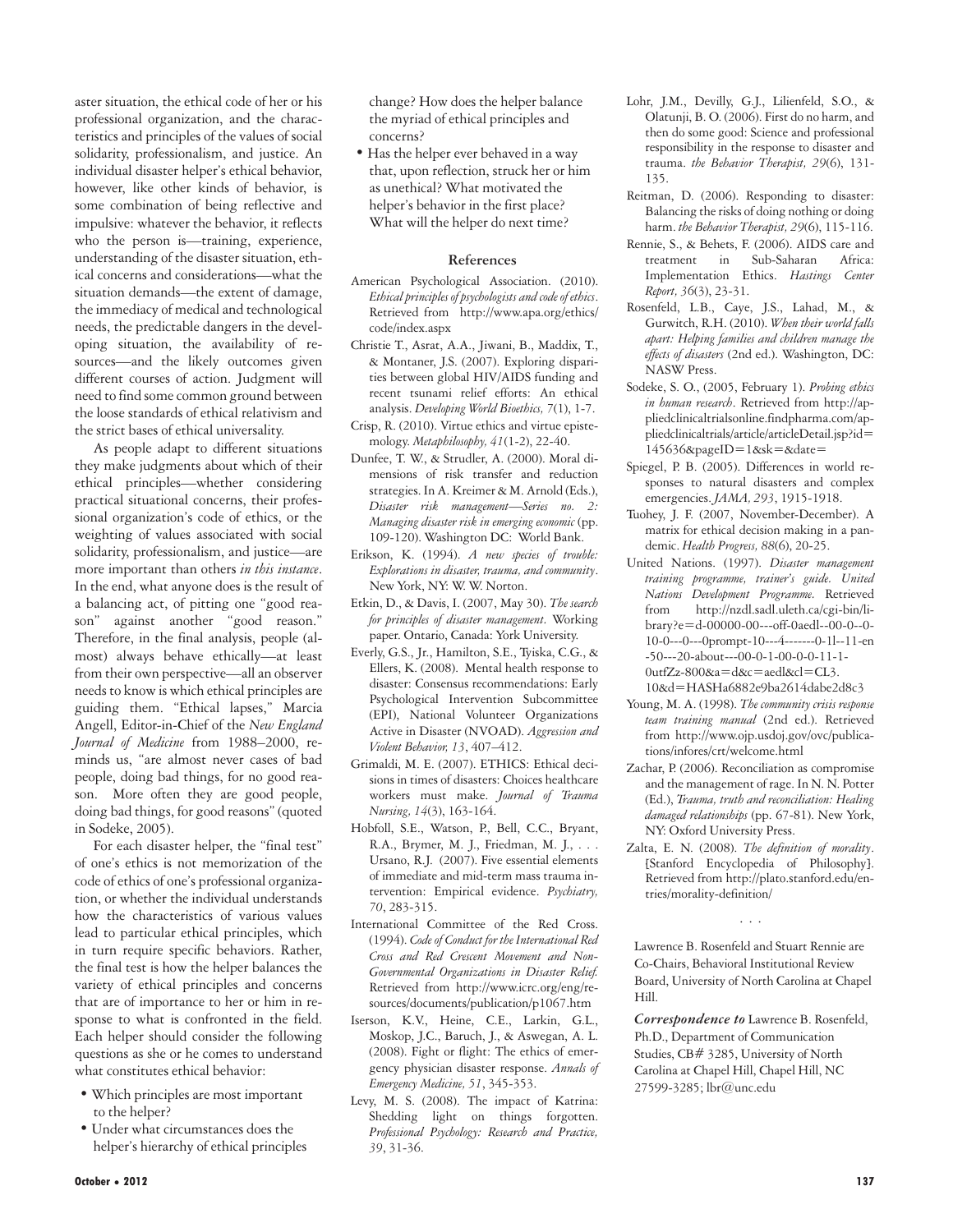## *Lighter Side*

## Our Fifteen Minutes of Fame

Elizabeth Moore, *Institute of Living*

As we were all taught in high school,<br>
occupations are most broadly di-<br>
vided into two main categories:<br>
those that work well as a reality television occupations are most broadly divided into two main categories: show, and those that do not. Those that do include jobs such as cake decorator, antique appraiser, housewife in an exciting city, and living in New Jersey (yes, this counts as a job). Those that do not include being an accountant, brick layer, and living in any state but New Jersey. I had always assumed that being a psychologist fell into the latter category. What drama-seeking American would want to watch the logical redirection of maladaptive thoughts? Or a series of 1 minute hyperventilation interoceptives? Our job is to reduce the role of excessive emotion and redirect to logical objective evaluation. And this flies in the face of everything reality television thrives on. But we could only be safe for so long. Over the past few years, television has discovered and embraced disorders such as hoarding and obsessive-compulsive disorder, dragging psychologists into the spotlight.

For those of you who may someday find yourselves on television and who, like me, were absent the day this was covered in graduate school, I will share some invaluable tips.

1. Do not expect anyone to help with your hair, makeup, or wardrobe. Sadly, being on reality TV means looking like a real psychologist.

2. Turn off your microphone when you are using the bathroom (unless you would

ost an event on ABCT's **P** }

like to have an intimate relationship with the sound guys).

3. If, during a decluttering shoot, you are chased by bees, raccoons, or scorpions, don't be a hero. Being judged as a wimp by the viewing audience is better than a trip to the ER.

4. Do not expect television people to make you look prettier using special effects. I've asked and they won't.

5. Be prepared to be mentioned on websites and blogs. Some of the comments will be appropriate and kind and some will be nice but creepy. One woman blogged about wanting to put on an adult diaper, buy some chloroform and duct tape, and drive to Hartford to pay a visit to one of my colleagues. And, of course, some will be less than nice, like the user who expressed a desire to "slap the 'smart glasses' off [my] face."

6. Don't be surprised when you hear from your fifth-grade boyfriend, barely remembered junior high classmates, and the aunt who apparently only faked her own death. Holidays with family will involve nonstop talk of your television appearances. "Right, right, you just had triplets and bought a house, but tell me all about the fight you had with that professional organizer . . ."

7. On a related note, be aware that you will become pigeonholed as an expert in whatever people saw you doing on TV. And that this could affect your practice and "real" life. So if you are averse to treating any particular population, it may not be wise to embrace an opportunity for national recognition related to that population. For example, avoid participating in shoots focused on decluttering if you're the type who's fantasized about starting a philanthropic organization called "Doctors Without Hoarders."

8. Brace yourself for the post-airing emails. About two-thirds will be people asking for help for themselves, relatives, and friends. The other third will be from people commenting on your physical appearance and/or wanting to start some type of romantic involvement. I'm no expert on human behavior, but these kinds of people make fantastic relationship prospects. Oh, no wait—I am and they don't.

Above all, however, we must maintain our priorities as professionals and keep the people we help our number-one priority. One of my patients saw me on TV and mentioned to her teenage daughter that I was her psychologist. Her daughter asked, "Does that mean she's extra good or extra bad?" This is a fair and insightful question. The interests of television and the interests of a responsible mental health provider often seem incompatible. Our professional integrity and ethical standards should not change with context. We owe it to our patients, our profession, and ourselves to always remain on the "extra good" side.

*Correspondence to* Elizabeth Moore, Ph.D., Institute of Living, 200 Retreat Ave., Hartford, CT 06106; elmoore@harthosp.org

...

CE Calendar **CE** Calendar

Professionals, Educations, Students<br>চ <mark>CE Calendar</mark>  $\, \mathbb{Q}$ 

138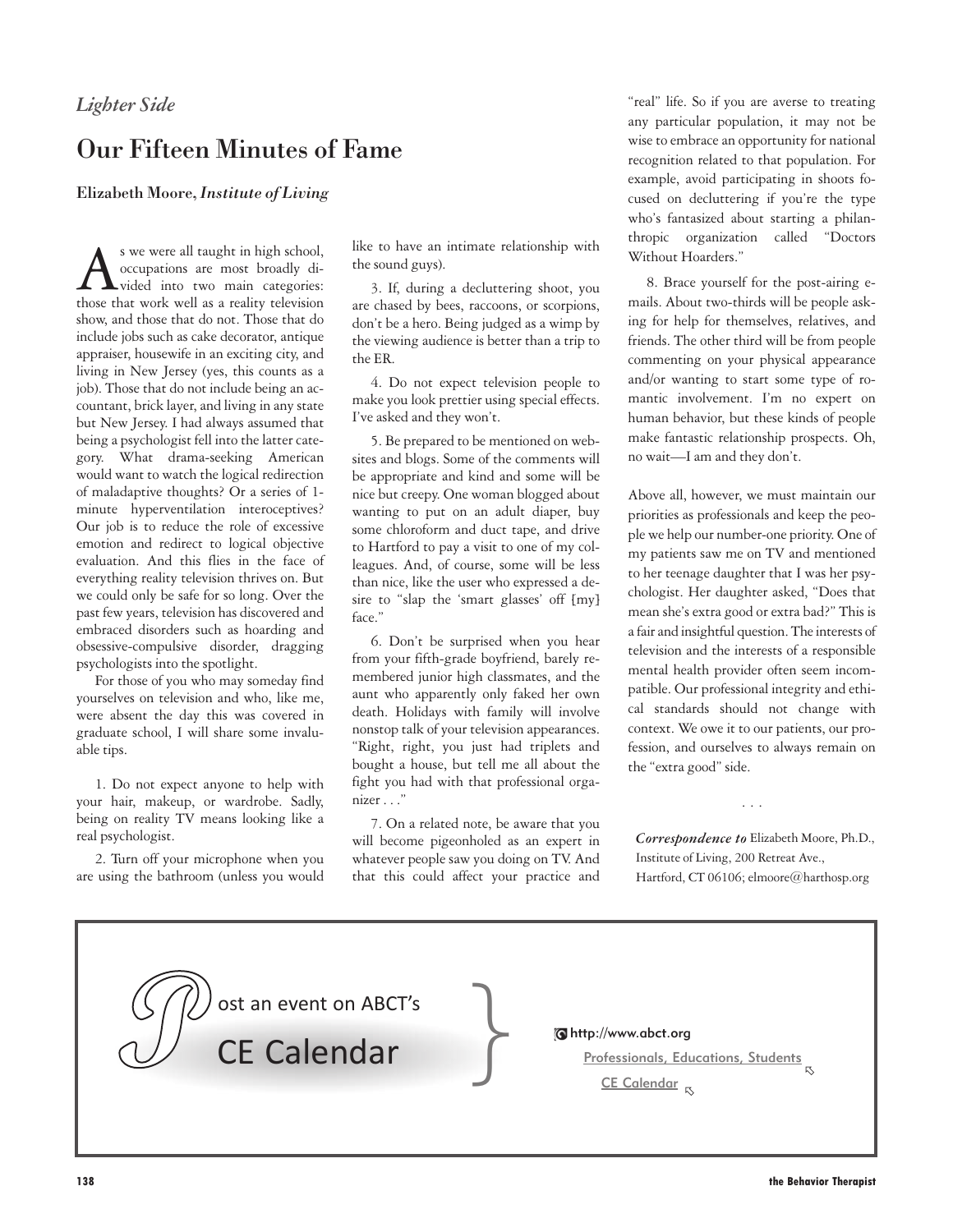## **Welcome, New Members**

#### Full Members

Janet Gruber Arnold Anthony D. Bandele Joseph Christopher Bedosky Michelle Belmont Dessa Bergen-Cico Elson M. Bihm Andrea Bradford Peter Britton Kamila Maria Cass Marge Coffey Kenneth Conner Joseph P. DeCola Sherry Kaye Desselle Betty L. Everett Donald Fleck Lisa M. Fucito Les Adam Gellis Kelly Lynn Gilrain Kristin Guarino Meredith Gunlicks-Stoessel Laura Hernandez-Guzman Amy Hoch Sharon Kirkpatrick Emily Klass Ruth Marion Knapp Michele M. Koschin Larry J. Lantinga Dianne Lavin Jonathan Lerner Melissa Chase Levesque Erica MacGregor Walter J. Matweychuk Robert W. McLellarn Katherine Ann Mehler Karla Klein Murdock L. Laura Ochoa Luz Esther Rivera Katherine Ryan Kristen Scarlett Michael Scherer Lenette Gimple Snyder Virginia Ellen St. John Sara Schloss Stave Margaret Harper Swartz Lance P. Swenson Gary Talbott Angela Tzelepis Amanda Uliaszek Polina L. Umylny

#### New Professionals

Shandra M. Brown Levey Sarah Buchanan Eric R. Clausell Desiree Gallagher Renay Gartner Michael Roy

#### **Postbaccalaureates**

Erin M. Altenburger Emily Bernstein Laura Burnham Bragdon Elle Brennan Todd Brown Taylor Adele Burke Danielle Cornacchio Natalie Deleon Jessica Nina Galang Pamlyn K. Hill Natalie Marie Holbrook Jeremy MacLaren Kelly Michael S. Kljuchnikov Morganne A. Kraines Haeyeon Lee Kelly M. MacKenzie Carmen Martinez Katherine McMorran Sarah Elisabeth Perzow Alejandra Piquer Martinez Megan E. Renna Lillian Reuman Ilyana Romanovsky Zachary Rosenberg Leah Shesler Tyler J. Smith Hannah Snyder Jessica Yumiko Suzuki Sara Troupe Anne Cathryn Wilson Ivori Alexandria Zvorsky

#### **Students**

Yemisi Temitope Abiona Caroline Francoise Acra Anita Marie Alexander Jennifer Allen Angela Almeida

Jennifer Altman Lisa Marie Anderson Caroline Axelrod Jennifer Lee Bakalar Tom Barry Michele Bechor William Wesley Benson John Best Hayden Bottoms Erin Lashley Brannan Tiffany Marie Bruder Erica Van Buckner Samantha Busa Derrecka Myschele Butler Stephanie Caldas Alison Carlis Brad Carmichael Amanda Carson-Wong Charissa Chamorro Amanda Rose Chassuel Caitlin Conner Amanda Cooney Lauren Courtright Dev Crasta Sara Beth Danitz Candrick C. DarkaShade Laura Dewey Minh-Chau Do Alison Dockery Ervin Sapna D. Doshi Anita Elderkin Alyssa L. Faro Betsy E. Feinberg Leah Feinberg Jamie Fialkoff Robyn L Fielder Robin Hertzbach Fierstein John Fleming John Stephen Gaffney Andrew Joseph Gentile Benjamin Glueck Dana Richardson Grip Brittany Nicole Hall-Clark Herschel Harden, III Lauren E. Harrison Tyler Anne Hassenfeldt Sarah Elizabeth Hayes Zohal Heidari

Angela V. Hill Aspasia Paraskevi Hotzoglou Mackenzie Leigh Hughes Natalie E. Hundt Cornelia Iucha Stephanie M. Jarvi Kathryn Jeter Krishnapriya Josyula Monica Karsai Matthew Keough Sangsun Kim Ashley M. Kuhn Margaret Lafontant Aaron Jeffrey Landau Kristen Leishman Agnes Lenda Ashley N. Linden Brit Lizabeth Lippman Nathaniel Joseph Lombardi Lorenzo Lorenzo-Luaces Valencia Viliyana E. Maleva Larissa Aine Maley Steve Mazza James McAbee Julie McCarthy David Lee McCluskey, Jr. Rebecca Carol McDermott Daniel Millstein Kirk Mochrie Jillian Kathleen Murphy Jennifer Nehme Jacqueline Nesi Kristin Newman Shala Nicely Patricia J. Osborne Hanna Owens Lisa Paliotta Stephanie Grace Park Brendt P. Parrish Emily J. Paull Michelle Pelcovitz Elizabeth Persons Raffanello Andra Raisa Petca Rachel Alyssa Petts Maribel Plasencia Donetta Donetta Quinones Quinones Annie Rabinovitch

Jenni Rafacz Lisset Ramirez Michelle Elizabeth Roley Bryn Elizabeth Schiele Robyn Schneiderman Samantha Rose Schulman Katharine Seagly Candice Nicole Selwyn Sarah Setchell Dan Sharir Megan Simon Kelsey Camden Smith Linda Spiro Anne Steel Aliza Tova Stein Minhdan Thuy Ta Sean Tams Terry V. Timmons Heather Rose Trachta Jamie Travis Nevelyn N. Trumpeter Tyler Tulloch Tabitha Anne Van De Ven Jamie Stewart Van Leuven William Michael Vanderlind Cixin Wang Joanna Lynn Watson Inga Drofn Wessman Amy White Denise Monet White Michael Andrew Widroff Lindsey Wiernik Margaret Wilson Julie Woosley Jeffrey Alan Worthington Monica S. Wu Igor Yakovenko Melissa Jean Zielinski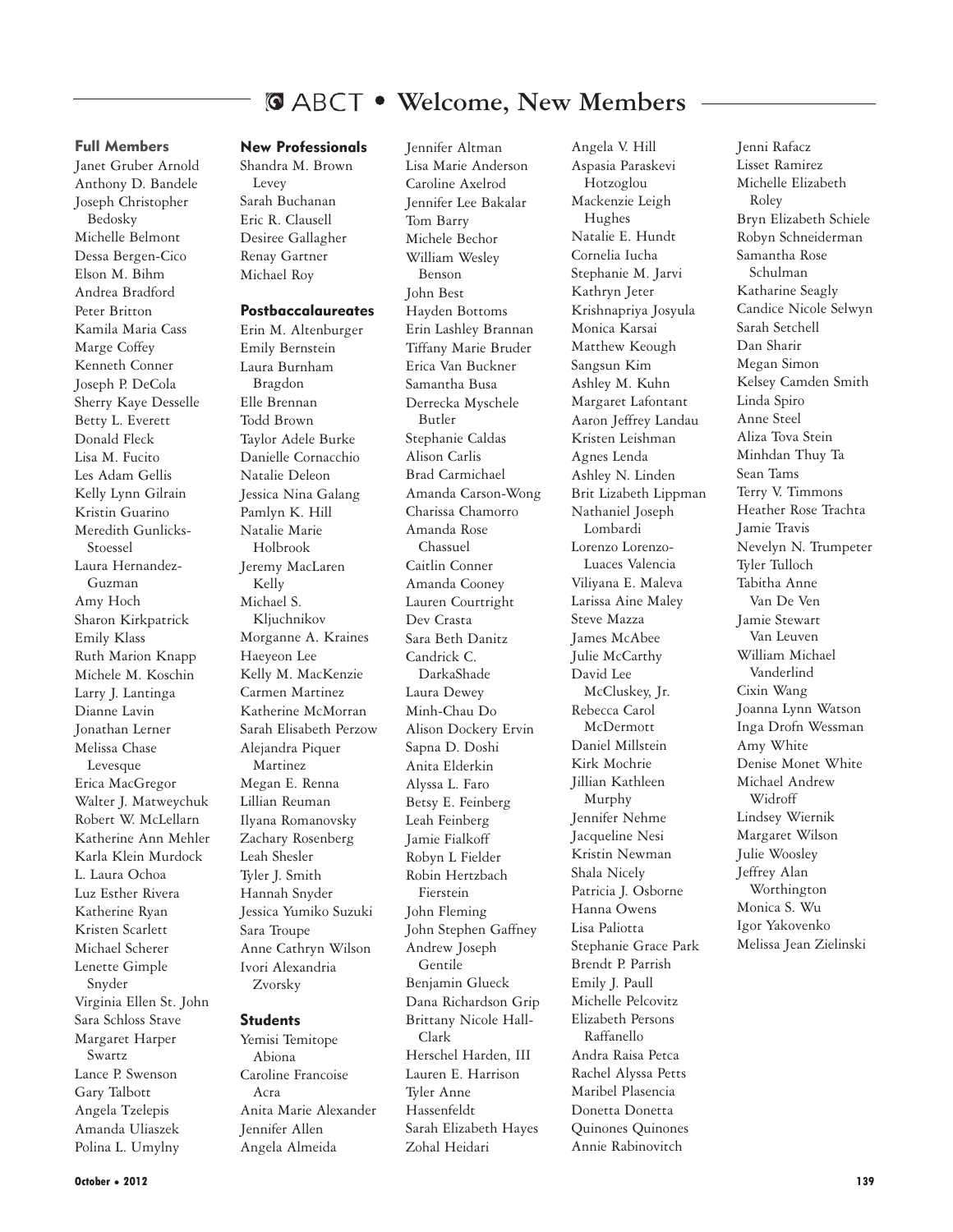

# **Continuing Education Sessions**

**47th Annual Convention Property Annual Convention (2013) Nashville**

## **Workshops**

Workshops cover concerns of the practitioner / educator / researcher. Workshops are 3 hours long, are generally limited to 60 attendees, and are scheduled for Friday and Saturday.

Barbara Kamholz, *Workshop Committee Chair* **workshops@abct.org**

## **Institutes**

Institutes, designed for clinical practitioners, are 5 hours or 7 hours long, are generally limited to 40 attendees, and are scheduled for Thursday. Risa Weisberg, *Institute Committee Chair*

**institutes@abct.org**

## **Master Clinician Seminars**

Master Clinician Seminars are opportunities to hear the most skilled clinicians explain their methods and show taped demonstrations of client sessions. They are 2 hours long, are limited to 40 attendees, and are scheduled Friday through Sunday.

L. Kevin Chapman, *Master Clinician Seminar Committee Chair* **masterclinicianseminars@abct.org**

Please send a 250-word abstract and a CV for each presenter. For submission requirements and information on the continuing education session selection process, please see the Frequently Asked Questions section of the ABCT Convention page at **www.abct.org**.

## **Submission deadline: February 1, 2013**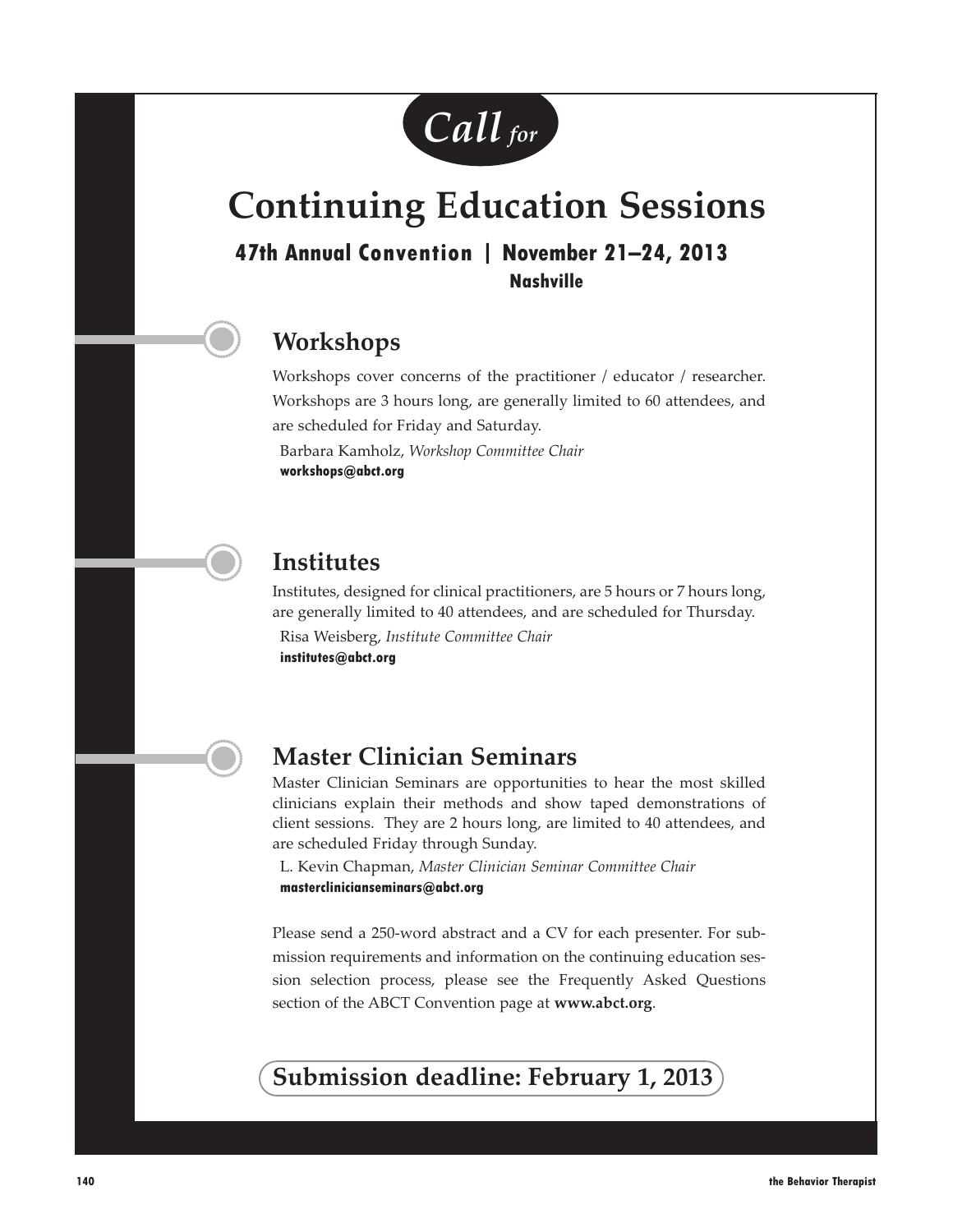# Nominations for ABCT Officers: Get in on Choosing the Leaders

#### Raymond DiGiuseppe, *Chair, Leadership and Elections Committee*

W e are approaching the nomina-<br>leadership positions. Profession<br>al organizations are as strong as their memtions period for ABCT's elected al organizations are as strong as their members' participation. ABCT belongs to all of us and the selection of leaders represents the single most important task that members accomplish. Please take ownership of your association and participate in the leadership selection process. Make this the year you guide your professional home and make a contribution by running for office or take an active role in selecting our leaders. If you ask members who have previously served in a leadership role in ABCT why they participated, they all share similar reasons for participating in the leadership: they wanted to make a difference, and they did. Will you or someone you know run for office? In addition to the inherent satisfaction achieved from contributing to ABCT, you have the opportunity to develop new friendships while reconnecting with old ones.

This coming year we need nominations for two elected positions: President-Elect

and Representative-at-Large. Those members who receive the most nominations will appear on the ballot. In April, members in good standing vote for the candidates of their choice to serve for 3 years. The President-Elect serves in that function from 2013-2014, then as President from 2014- 2015, and then as Past President from 2015-2016.

Each representative serves as a liaison to one of the branches of the association. The representative position up for 2013 election will serve as the liaison to the Academic and Professional Issues Coordinator. The Coordinator works with a diverse and broad set of committees such as the Academic Training Committee, that oversees our Mentor Directory, our CBT Medical Education Directory, and coordinates our listing of syllabi. Other committees reporting to the Coordinator are Affiliations and Specializations, Awards and Recognition, International Associates, and Research Facilitation. This representative serves a crucial role working with the

Coordinator to ensure these committees have clear job descriptions that are in keeping with the ABCT mission statement and keep the Board updated on their activities throughout the year. All full members in good standing are eligible to be nominated, and there is no limit to the number of members you can nominate for any of the positions.

Electioneering starts at the Annual Convention. So if you are interested in running for office, or if you have a candidate in mind, start the campaign now with the nominations and go to the Annual Convention and start making your case to the electorate.

#### *How to Nominate: Three Ways*

- $\rightarrow$  Mail the form to the ABCT office (address below)
- $\rightarrow$  Fill out the nomination form by hand and fax it to the office at 212-647-1865
- $\rightarrow$  Fill out the nomination form by hand and then scan the form as a PDF file and email the PDF as an attachment to our committee: membership@abct.org.

**The nomination form with your original signature is required**, regardless of how you get it to us.

Good governance requires participation of the membership. ABCT needs you participation to insure good governance and to continue to thrive as an organization.

## NOMINATE the Next Candidates for ABCT Office 2013 Call for Nominations



Every nomination counts! Encourage colleagues to run for office or consider running yourself. Nominate as many full members as you like for each office. The results will be tallied and the names of those individuals who receive the most nominations will appear on the election ballot next April. Only those nomination forms bearing a signature and postmark on or before February 1, 2013, will be counted.

Nomination acknowledges an individual's leadership abilities and dedication to behavior therapy and/or cognitive therapy, empirically supported science, and to ABCT. When completing the nomination form, please take into consideration that these individuals will be entrusted to represent the interests of ABCT members in important policy decisions in the coming years. Contact the Leadership and Elections Chair for more information about serving ABCT or to get more information on the positions.

Please complete, sign, and send this nomination form to Raymond DiGiuseppe, Ph.D., Leadership & Elections Chair, ABCT, 305 Seventh Ave., New York, NY 10001.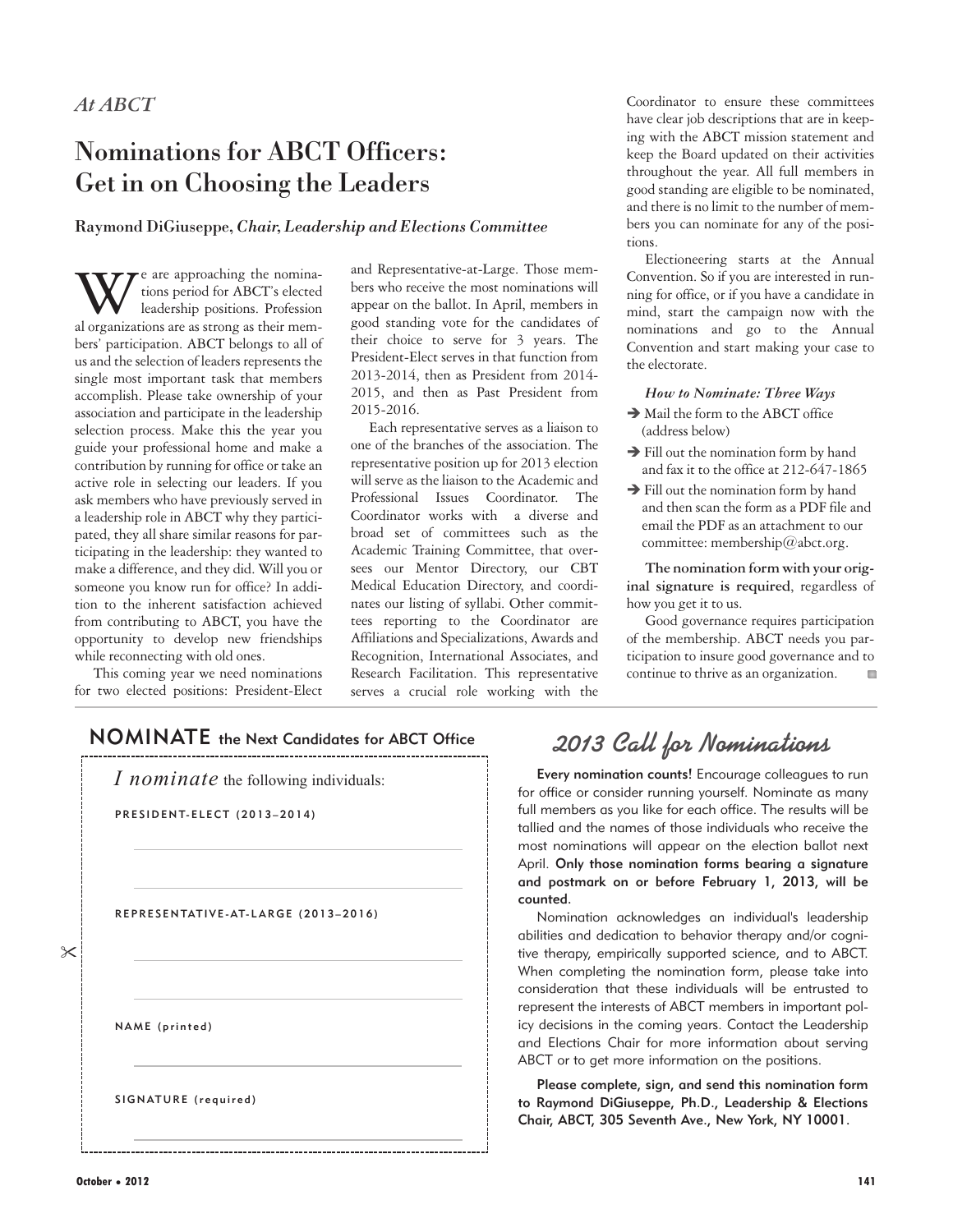#### *19th Annual Awards & Recognition*



# **Nominations**

The ABCT Awards and Recognition Committee, chaired by Shireen L. Rizvi, Ph.D., of Rutgers University, is pleased to announce the 2013 awards program. Nominations are requested in all categories listed below. Please see the specific nomination instructions in each category. Please note that award nominations may not be submitted by current members of the ABCT Board of Directors.

#### Career/Lifetime Achievement

Eligible candidates for this award should be members of ABCT in good standing who have made significant contributions over a number of years to cognitive and/or behavior therapy. Applications should include a letter of nomination, three letters of support, and a curriculum vitae of the nominee. Past recipients of this award include Albert Ellis, Leonard Krasner, Steven C. Hayes, David H. Barlow, G. Alan Marlatt, Antonette M. Zeiss, and Alan E. Kazdin. Please complete the online nomination form at www.abct.org. Then e-mail the completed form and associated materials as one pdf document awards.abct@gmail.com. Include "Career/Lifetime Achievement" in the subject line. Also, mail a hard copy of your submission to ABCT, Career/Lifetime Achievement, 305 Seventh Ave., New York, NY 10001.

#### Outstanding Contribution by an Individual for Research Activities

Eligible candidates for this award should be members of ABCT in good standing who have provided significant contributions to the literature advancing our knowledge of behavior therapy. Past recipients of this award include Alan E. Kazdin in 1998, David H. Barlow in 2001, Terence M. Keane in 2004, Thomas Borkovec in 2007, and Steven D. Hollon in 2010. Please complete the online nomination form at www.abct.org. Then e-mail the completed form and associated materials as one pdf document to awards.abct@gmail.com. Include "Outstanding Research" in the subject line. Also, mail a hard copy of your submission to ABCT, Outstanding Research, 305 Seventh Ave., New York, NY 10001.

#### Outstanding Training Program

This award will be given to a training program that has made a significant contribution to training behavior therapists and/or promoting behavior therapy. Training programs can include graduate (doctoral or master's), predoctoral internship, postdoctoral programs, institutes, or continuing education initiatives. Past recipients of this award include the Clinical Psychology Program at SUNY Binghamton, The May Institute, the Program in Combined Clinical and School Psychology at Hofstra University, the Doctoral Program in Clinical Psychology at SUNY Albany, and Massachusetts General Hospital/Harvard Medical School Predoctoral Internship in Clinical Psychology. Please complete the online nomination form at www.abct.org. Then e-mail the completed form and associated materials as one pdf document to awards.abct@gmail.com. Include "Outstanding Training Program" in your subject heading. Also, mail a hard copy of your submission to ABCT, Outstanding Training Program, 305 Seventh Ave., New York, NY 10001.

#### Student Dissertation Awards:

- Virginia A. Roswell Student Dissertation Award (\$1,000)
- Leonard Krasner Student Dissertation Award (\$1,000)
- John R. Z. Abela Student Dissertation Award (\$500)

Each award will be given to one student based on his/her doctoral dissertation proposal. Accompanying this honor will be a monetary award (see above) to be used in support of research (e.g., to pay participants, to purchase testing equipment) and/or to facilitate travel to the ABCT convention. [*continued on next page*]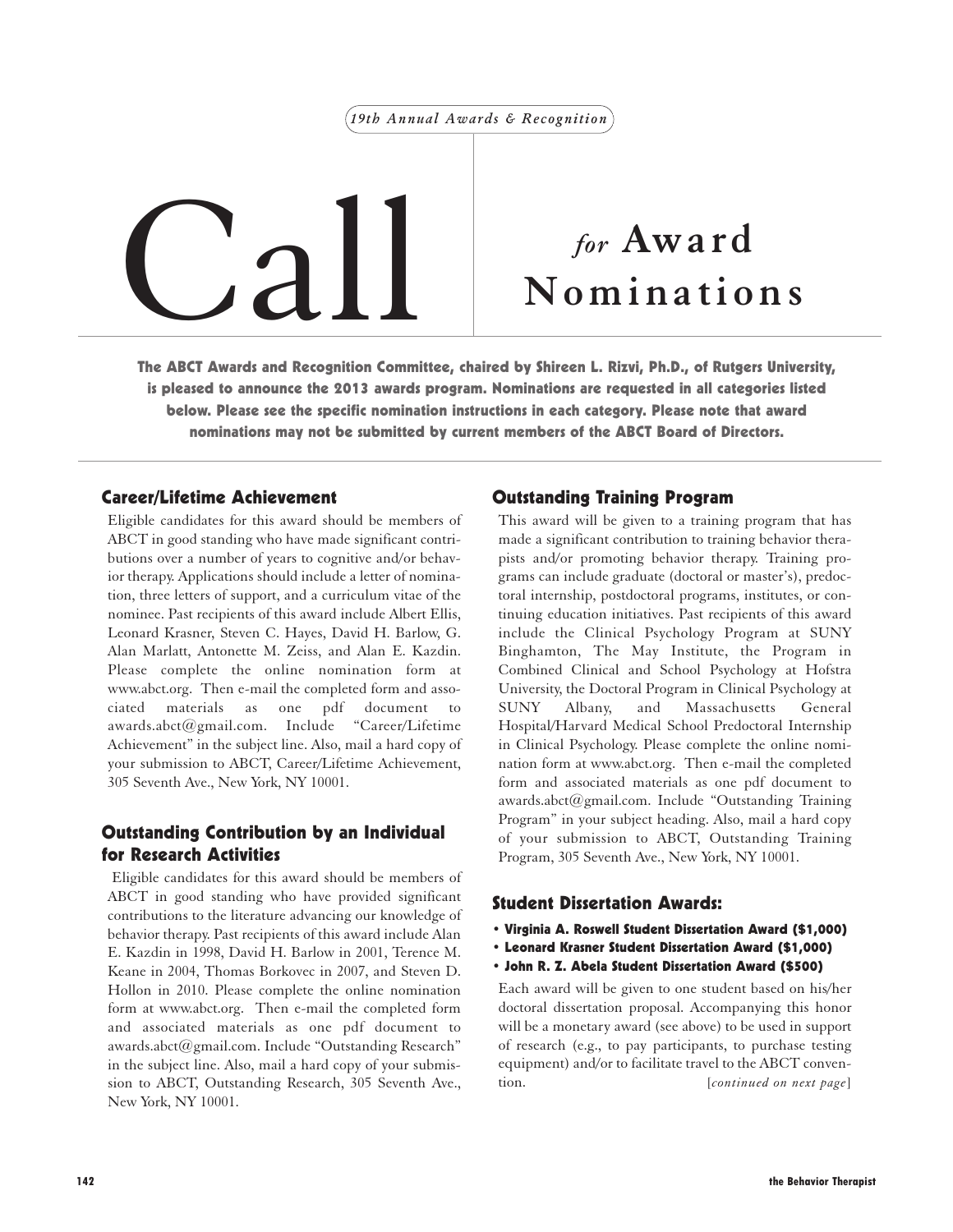#### *[Student Dissertation Awards, continued]*

Eligibility requirements for these awards are as follows: (1) Candidates must be student members of ABCT, (2) Topic area of dissertation research must be of direct relevance to cognitive-behavioral therapy, broadly defined, (3) The dissertation must have been successfully proposed, and (4) The dissertation must not have been defended prior to November 2012. To be considered for the Abela Award, research should be relevant to the development, maintenance, and/or treatment of depression in children and/or adolescents. Self-nominations are accepted or a student's dissertation mentor may complete the nomination. Nominations must be accompanied by a letter of recommendation from the dissertation advisor. Please complete the online nomination form at www.abct.org. Then e-mail the completed form and associated materials as one pdf document to awards.abct@gmail.com. Include candidate's last name and "Student Dissertation Award" in the subject line. Also, mail a hard copy of your submission to ABCT, Student Dissertation Award, 305 Seventh Ave., New York, NY 10001.

#### Distinguished Friend to Behavior Therapy

Eligible candidates for this award should NOT be members of ABCT, but are individuals who have promoted the mission of cognitive and/or behavioral work outside of our organization. Applications should include a letter of nomination, three letters of support, and a curriculum vitae of the nominee. Past recipients of this award include Jon Kabat-Zinn, Nora Volkow, John Allen, Anne Fletcher, Jack Gorman, Art Dykstra, Michael Davis, Paul Ekman, The Honorable Erik K. Shinseki, and Michael Gelder. Please complete the online nomination form at www.abct.org. Then e-mail the completed form and associated materials as one pdf document to awards.abct@gmail.com. Include "Distinguished Friend to BT" in the subject line. Also, mail a hard copy of your submission to ABCT, Distinguished Friend to BT, 305 Seventh Ave., New York, NY 10001.

NOMINATIONS FOR THE OUTSTANDING SERVICE AWARD ARE SOLICITED FROM MEMBERS OF THE ABCT GOVERNANCE:

#### Outstanding Service to ABCT

Please complete the online nomination form at www.abct.org. Then e-mail the completed form and associated materials as one pdf document to awards. abct@gmail.com. Include "Outstanding Service" in the subject line. Also, mail a hard copy of your submission to ABCT, Outstanding Service to ABCT, 305 Seventh Ave., New York, NY 10001.

#### President's New Researcher Award

ABCT's 2012–2013 President, Stefan G. Hofmann, Ph.D., invites submissions for the 35th Annual President's New Researcher Award. The winner will receive a certificate and a cash prize of \$500. The award will be based upon an early program of research that reflects factors such as: consistency with the mission of ABCT; independent work published in high-impact journals; and promise of developing theoretical or practical applications that represent clear advances to the field. While nominations consistent with the conference theme are particularly encouraged, submissions will be accepted on any topic relevant to cognitive behavior therapy, including but not limited to topics such as the development and testing of models, innovative practices, technical solutions, novel venues for service delivery, and new applications of well-established psychological principles. Submissions must include the nominee's current curriculum vita and one exemplary paper. Eligible papers must (a) be authored by an individual with five years or less posttraining experience (e.g., post-Ph.D. or post-residency); and (b) have been published in the last two years or currently be in press. Submissions will be judged by a review committee consisting of Stefan G. Hofmann, Ph.D., Robert Klepac, Ph.D., and Dean McKay, Ph.D. (ABCT's President, Immediate Past-President, and President-Elect). Submissions must be received by Monday, August 5, 2013, and must include four copies of both the paper and the author's vita and supporting letters if the latter are included. Send submissions to ABCT President's New Researcher Award, 305 Seventh Ave., 16th floor, New York, NY 10001. **Submission deadline: August 5, 2013**.



Deadline for nominations: March 1, 2013